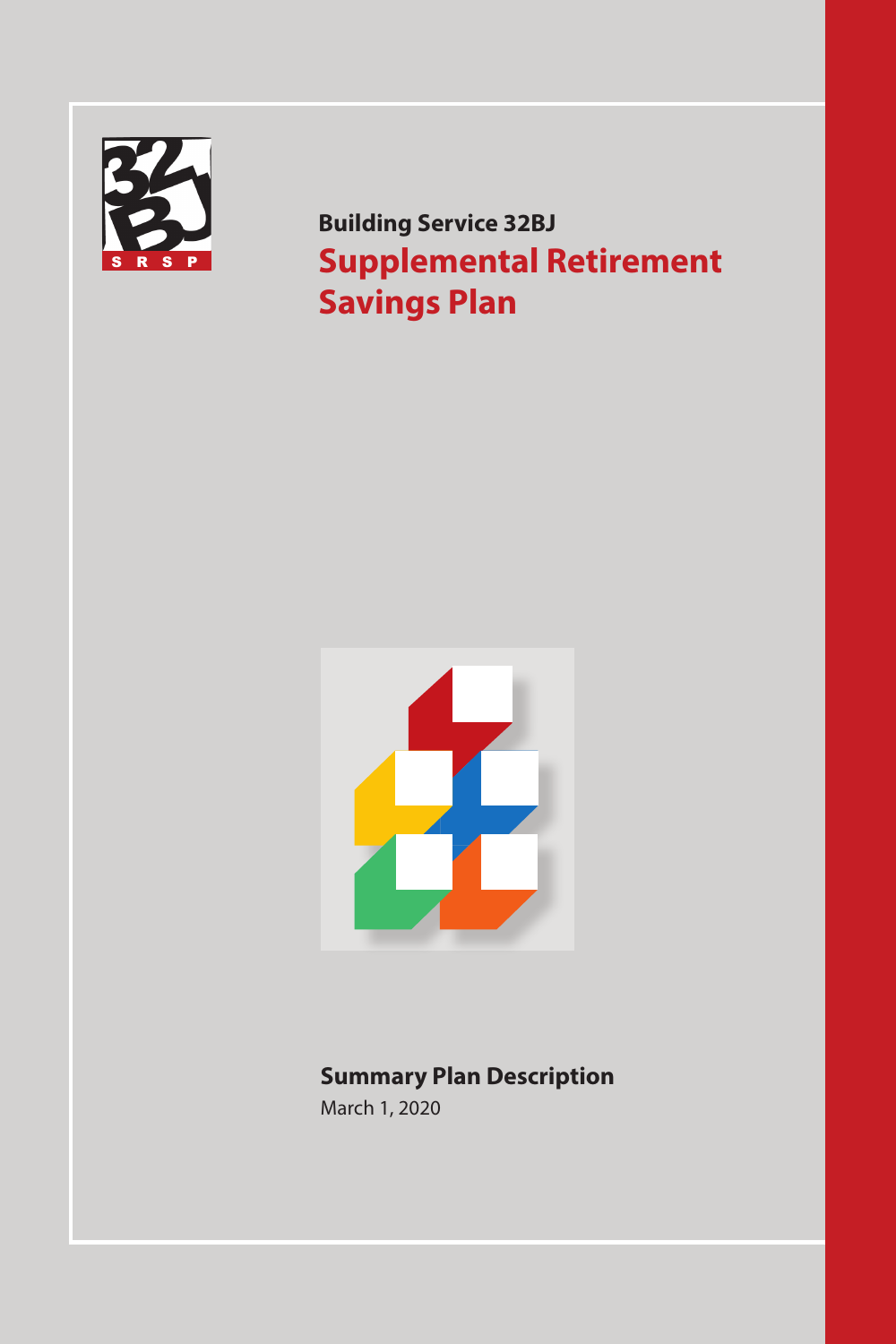# **Translation Notice**

This booklet contains a summary in English of your rights and benefits under the Building Service 32BJ Supplemental Retirement Savings Plan. If you have difficulty understanding any part of this booklet, contact Member Services at 1-800-551-3225 for assistance or write to:

Member Services Building Service 32BJ Supplemental Retirement Savings Plan 25 West 18th Street New York, NY 10011-4676 The office hours are from 8:30 a.m. to 5:00 p.m., Monday through Friday. You may also visit www.32bjfunds.org.

Este folleto contiene un resumen en inglés de sus derechos y beneficios con el Building Service 32BJ Supplemental Retirement Savings Plan. Si tiene alguna dificultad para entender cualquier parte de este folleto, llame al Centro de servicios para afiliados al 1-800- 551-3225, o escriba a la dirección siguiente:

Member Services Building Service 32BJ Supplemental Retirement Savings Plan 25 West 18th Street New York, NY 10011-4676 El horario de atención es de 8:30 a.m. a 5:00 p.m. de lunes a viernes. También puede visitor www.32bjfunds.org.

Niniejsza broszura zawiera opis, w języku angielskim, Twoich praw i świadczeń w ramach Planu Building Service 32BJ Supplemental Retirement Savings Plan. W przypadku jakichkolwiek trudności ze zrozumieniem dowolnej części broszury, prosimy skontaktować się z Centrum obsługi członków pod numerem telefonu 1-800-551-3225 lub pisemnie na adres: Member Services Building Service 32BJ Supplemental Retirement Savings Plan 25 West 18th Street New York, NY 10011-4676 Biuro czynne jest w godzinach od 8:30 do 17:00 od poniedziałku do piątku. Można również odwiedzić naszą stronę pod adresem www.32bjfunds.org.

Kjo broshurë përmban një përmbledhje në anglisht, në lidhje me të drejtat dhe përfitimet tuaja të Planit nën Building Service 32BJ Supplemental Retirement Savings Plan. Nëse keni vështirësi për të kuptuar ndonjë pjesë të kësaj broshure, kontaktoni Shërbimin e Anëtarit në numrin 1-800-551-3225 për ndihmë ose mund të shkruani tek: Member Services Building Service 32BJ Supplemental Retirement Savings Plan 25 West 18th Street New York, NY 10011-4676 Orari zyrtar është nga ora 8:30 deri më 17:00, nga e hëna deri të premten. Gjithashtu, ju mund të vizitoni faqen e Internetit www.32bjfunds.org.

# **Building Service 32BJ Sunding Scritte 52B,**<br>Supplemental Retirement Savings Plan

25 West 18th Street, New York, NY 10011-4676 Telephone 1-800-551-3225

The Building Service 32BJ Supplemental Retirement Pension Plan is administered by a joint Board of Trustees consisting of Union Trustees **Member Services** and Employer Trustees with equal voting power.

# **UNION TRUSTEES**

#### Kyle E. Bragg President SEIU Local 32BJ 25 West 18th Street New York, NY 10011-1991

Larry Engelstein Secretary-Treasurer/ Executive Vice President SEIU Local 32BJ 25 West 18th Street New York, NY 10011-1991

Lenore Friedlaender Assistant to the President SEIU Local 32BJ 25 West 18th Street New York, NY 10011-1991

Manny Pastreich Vice President, Collective Bargaining & Employer Relations SEIU Local 32BJ 1025 Vermont Avenue NW, 7th Floor Washington, DC 20005-3577

#### Employer Trustees

Howard I. Rothschild President Realty Advisory Board on Labor Relations, Inc. One Penn Plaza New York, NY 10017-6307

Charles C. Dorego Senior Vice-President/General Counsel Glenwood Management 1200 Union Turnpike New Hyde Park, NY 11040-1708

> John C. Santora Chief Executive Officer, North America Cushman & Wakefield, Inc. 1290 Avenue of the Americas New York, NY 10104-6178

Fred Ward Vice President, Labor Relations ABM 321 West 44th Street New York, NY 10036-5454

#### Executive Director, Building Service 32BJ Benefit Funds

Peter Goldberger

#### Director, Building Service 32BJ SRSP

Regine Breton

#### Legal Counsel

**FUND AUDITOR** Withum Smith + Brown, PC

Bredhoff & Kaiser, P.L.L.C. Proskauer Rose LLP Raab, Sturm & Ganchrow, LLP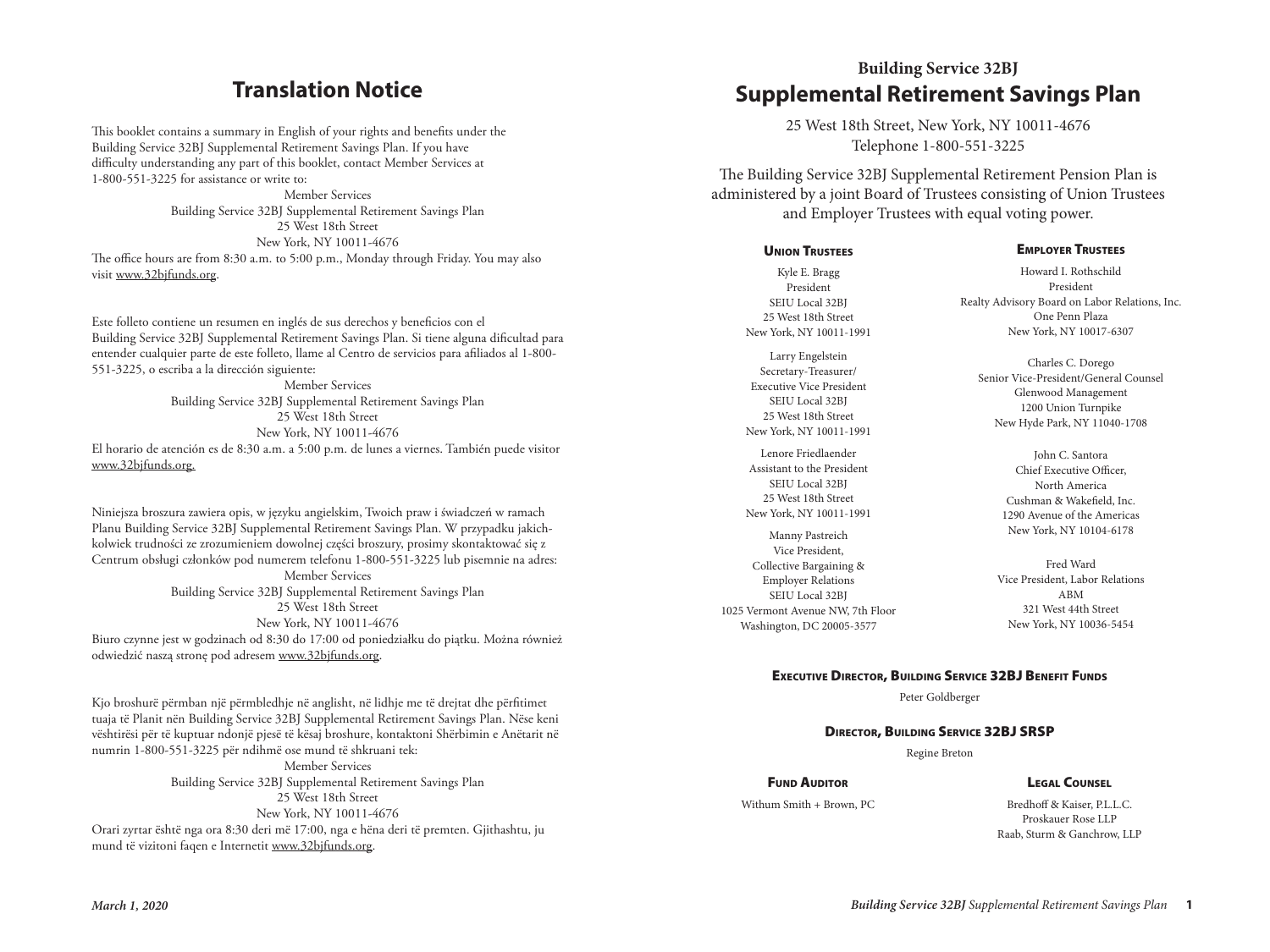# **Contents**

## **Page**

| In-Service Withdrawals, Hardship Withdrawals and Loans 19 |  |
|-----------------------------------------------------------|--|
|                                                           |  |
|                                                           |  |
|                                                           |  |
|                                                           |  |
|                                                           |  |

| Applying for a Distribution from Your Account 23        |  |
|---------------------------------------------------------|--|
|                                                         |  |
|                                                         |  |
|                                                         |  |
|                                                         |  |
|                                                         |  |
|                                                         |  |
|                                                         |  |
|                                                         |  |
|                                                         |  |
| How the Review Process Works Once You File an Appeal 28 |  |
|                                                         |  |
|                                                         |  |
|                                                         |  |
|                                                         |  |
|                                                         |  |
|                                                         |  |
|                                                         |  |
|                                                         |  |
|                                                         |  |
|                                                         |  |
|                                                         |  |
| Statement of Rights under the Employee Retirement       |  |
|                                                         |  |
|                                                         |  |
|                                                         |  |
|                                                         |  |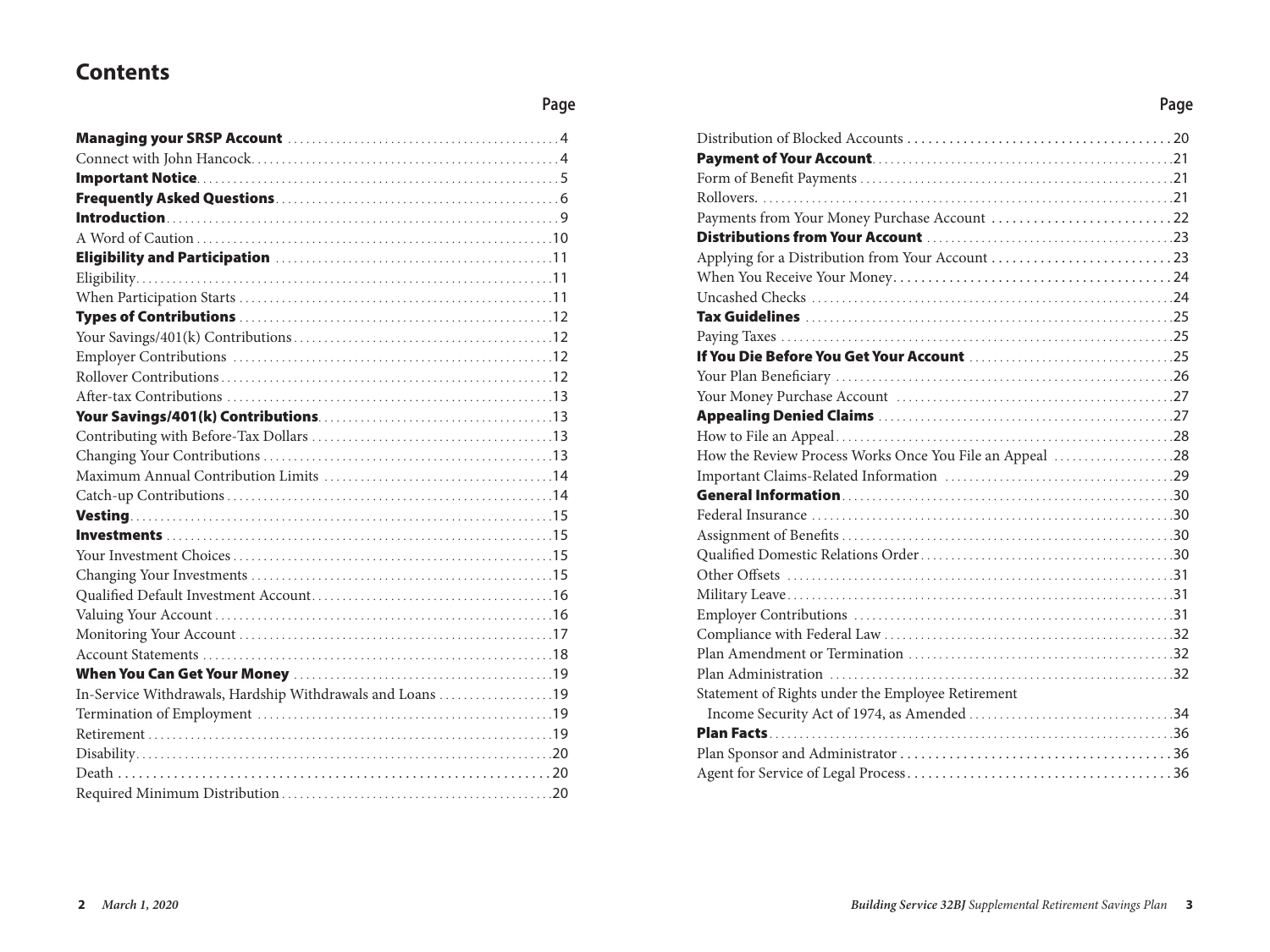# Managing Your SRSP Account

## Connect with John Hancock

John Hancock administers all the individual accounts in the Supplemental Retirement Savings Plan ("SRSP"). Your SRSP account will be automatically set up when your employer first contributes as required by your collective bargaining or participation agreement or if you elect to make and begin making salary deferrals. Once your account is set up, you will receive quarterly statements. The SRSP offers you the opportunity to save for retirement. To take full advantage of this opportunity, to manage your own investments, or to designate your beneficiary, you will want to access your own account online.

To access your account online, go to johnhancock.com/myplan. You will need your Social Security number and your date of birth.

# Important Notice

This booklet is the Summary Plan Description ("SPD") of the Building Service 32BJ Supplemental Retirement Savings Plan ("the SRSP"). It is only a brief summary of the most important Plan provisions. Your rights to benefits are governed by the Plan's official rules and regulations, as interpreted by official action of the Board of Trustees (the "Board"). Nothing in this SPD will modify or change the Plan's official rules and regulations. If there is any conflict between the Plan's official rules and regulations and this SPD, the Plan's official rules and regulations will control. The Plan's official rules and regulations are available from the Compliance Office at the address listed on page 9. The Board reserves the right, in its sole and absolute discretion, to amend the Plan at any time, subject to the terms of the applicable collective bargaining agreements.

- Save this booklet put it in a safe place. If you lose it, you can call Member Services at 1-800-551-3225 and ask for another copy or you can get it at www.32bjfunds.org.
- If you change your name, address or phone number notify Member Services immediately so your records are up-to-date.
- Throughout this booklet, the words "you" and "your" refer to participants whose employment makes them eligible for Plan benefits.
- This booklet describes the provisions of the Plan in effect as of March 1, 2020.
- In the event that there is any conflict between the Plan document, and the terms and conditions for Plan benefits as set forth in this SPD, or any oral information you receive from a Building Service 32BJ Benefit Funds' employee or union representative, employer or John Hancock, the Plan document shall control.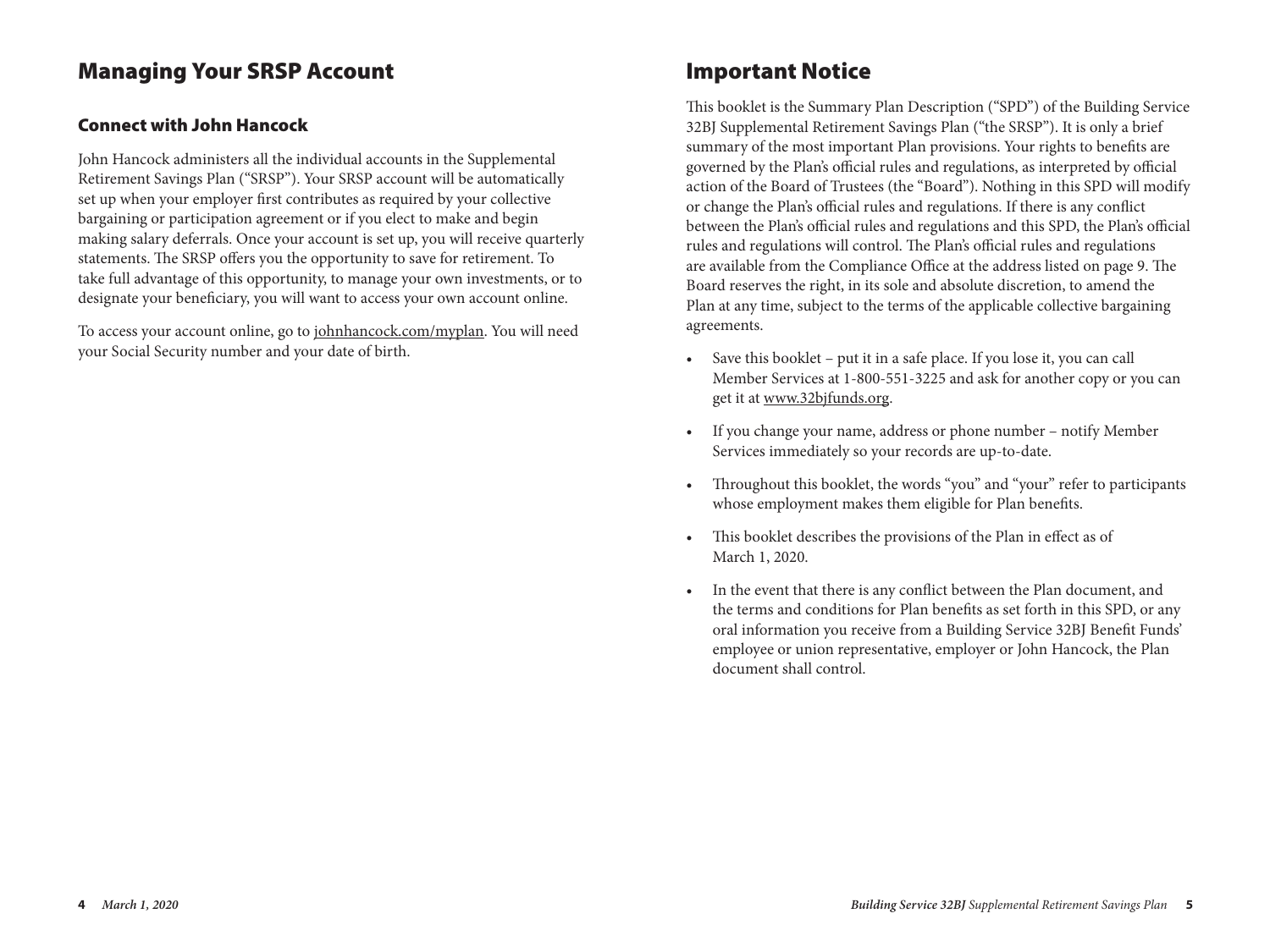# Frequently Asked Questions

## **1. What is the Supplemental Retirement Savings Plan ("SRSP")?**

The SRSP is a defined contribution plan designed to give you an opportunity to save and invest for retirement. It is a supplement to Social Security and any pension plan that you may have.

### **2. Who contributes to the SRSP and when?**

Whether you, your employer or both of you can contribute, and when, is set forth in your collective bargaining or participation agreement. Most agreements allow employees to defer salary and require employers to also make weekly contributions of a fixed dollar amount. A small number of agreements require employers to make a weekly contribution but do not allow employees to defer salary.

### **3. How much does my employer contribute?**

Your employer contributes the dollar amount set forth in your collective bargaining or participation agreement.

Under some agreements, if you have worked for 25 years or more and have 300 or more service credits under the Building Service 32BJ Pension Fund, your employer is required to make an additional \$10 weekly contribution.

### **4. How do I save?**

In order to save through the SRSP (make 401(k) contributions), you must complete an SRSP Contribution Form. You can get this form from John Hancock by downloading it from: johnhancock.com/myplan or by calling John Hancock at 1-833-388-6466 (Spanish-speaking: 1-888-440-0022) and requesting a copy. You can also download it from the Fund's website: www.32bjfunds.org. The Fund Office and your employer can also provide this form to you. After you complete this form, you must give it to your employer, usually at the HR or payroll office.

### **5. How much can I save?**

You can contribute up to the Internal Revenue Service ("IRS") limit. For 2020, the limit is \$19,500. In addition, you can begin making catch-up contributions in the year you turn age 50. For 2020, the catch-up contribution limit is \$6,500.

### **6. What are catch-up contributions?**

Catch-up contributions are extra contributions you can make beginning in the year that you reach age 50. Catch-up contributions are limited by the IRS. For 2020, the limit is \$6,500.

### **7. If I decide not to save now, can I change my mind and save later?**

Yes. You can begin to save as of the beginning of the first payroll period following any January 1 (or at more frequent intervals as selected by your employer). Check with your employer for details.

### **8. If I do save now, can I stop or change the amount I save?**

You can stop saving at any time. You also can change the amount you are saving each December (to be effective as of the beginning of the first payroll period following January 1), or more frequently (e.g., quarterly) if selected by your employer. Check with your employer for details.

### **9. Where is my money invested?**

Your money is in an individual account in your name and is invested in the investment fund or funds that you choose from a menu of investment options selected by the Trustees. If you do not choose an investment fund, your money is invested in the SRSP's qualified default investment alternative ("QDIA"), which is the Vanguard Wellesley Income Fund.

### 1**0. Can I change where my money is invested?**

Yes. You can change where your existing savings, and/or your future contributions, are invested at any time. To make a change, log on to your account at johnhancock.com/myplan or call John Hancock at: 1-833-388-6466 (Spanish-speaking 1-888-440-0022).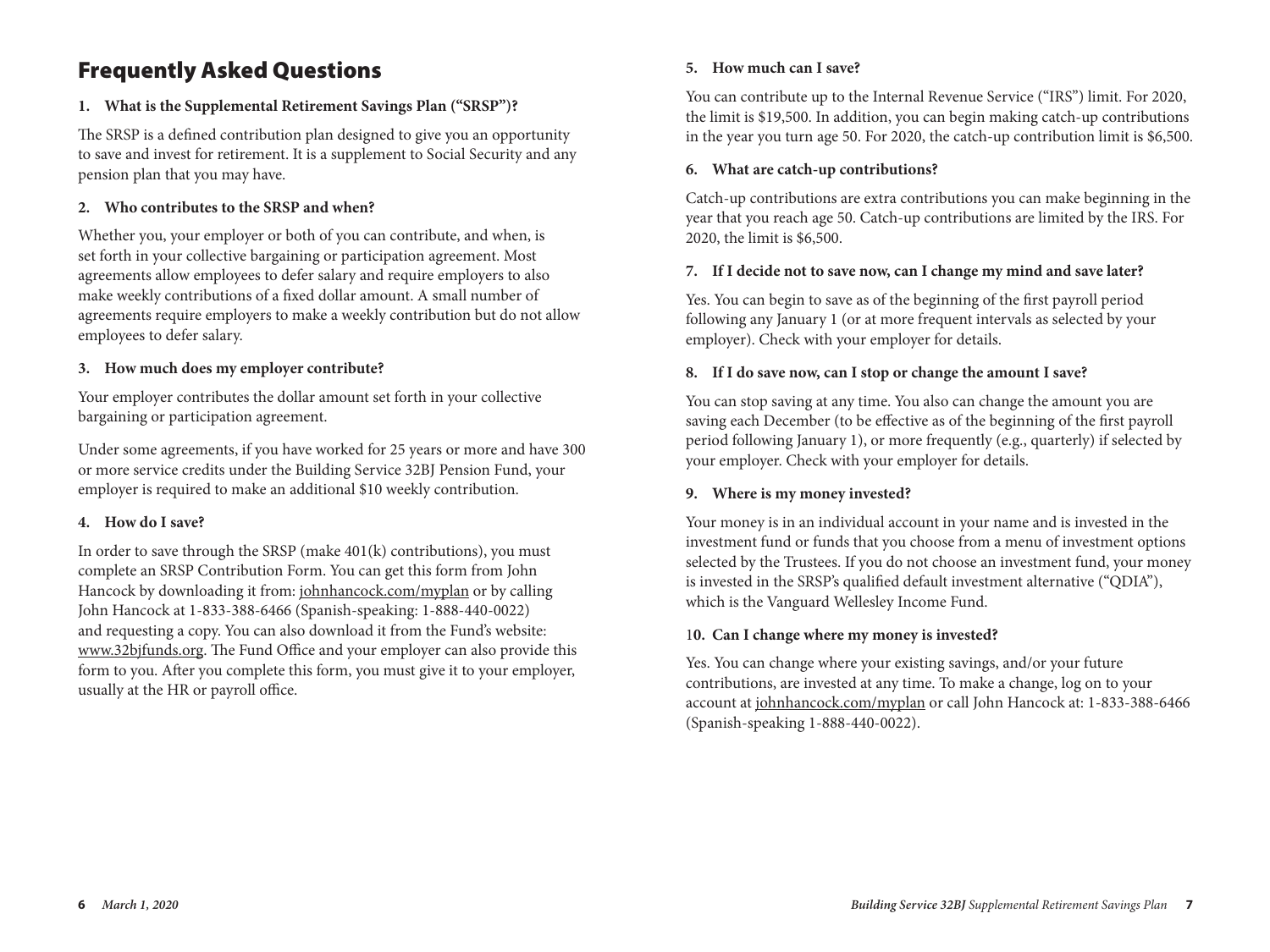### **11. How do I know how much money I have in the SRSP?**

Log on to your account at John Hancock at johnhancock.com/myplan or call John Hancock at: 1-833-388-6466 (Spanish-speaking: 1-888-440-0022). In addition, John Hancock mails you a statement shortly after each calendar quarter that shows the amount of money you have invested and where it is invested. This statement is also available online at johnhancock.com/myplan.

#### **12. Is all the money in the account mine?**

Yes, 100% of the money you save, as well as the money your employer contributes, and all related earnings, belongs to you. You are 100% vested.

#### **13. When can I get my money?**

Generally, you can take your money out of the SRSP 180 days after you stop working in covered employment.

### **14. What if I want my money and I am still working?**

You cannot get your money out of the SRSP for any reason while you are still working in covered employment. There are no loans, hardship withdrawals or other in-service withdrawals.

# Introduction

This Plan was established January 1, 1989. It is considered a "defined contribution" plan as defined by the Employee Retirement Income Security Act of 1974, as amended ("ERISA"). It is designed to give you an opportunity to save and invest for retirement. This Plan is a supplement to any pension plan you may have.

The Plan is maintained through written agreements entered into between SEIU Local 32BJ (the "Union") and contributing employers. Your employer is a contributing employer if it is required to contribute to the Plan on your behalf under a collective bargaining agreement with the Union or some other agreement that is accepted by the Plan's Board of Trustees ("participation agreement").

The Compliance Office will provide you, upon written request, with information as to whether a particular employer is contributing to the Plan on behalf of employees working under a written agreement, as well as the address of such employer. Additionally, a complete list of employers and unions sponsoring the Plan may be obtained upon written request to the Compliance Office and is available for examination at the Compliance Office. To contact the Compliance Office, write to:

**Compliance Office Building Service 32BJ Benefit Funds 25 West 18th Street New York, NY 10011-4676**

Most contributing employers are required to make weekly contributions of a fixed dollar amount to the Plan. A small number of agreements do not allow employees to save by deferring a portion of their compensation to the Plan. Most employers are required to make contributions and allow employees to save (defer compensation). Saving is always voluntary for the employee.

You can save any dollar amount (minimum \$10 per pay period), up to certain annual dollar limits which are explained on pages 13–14.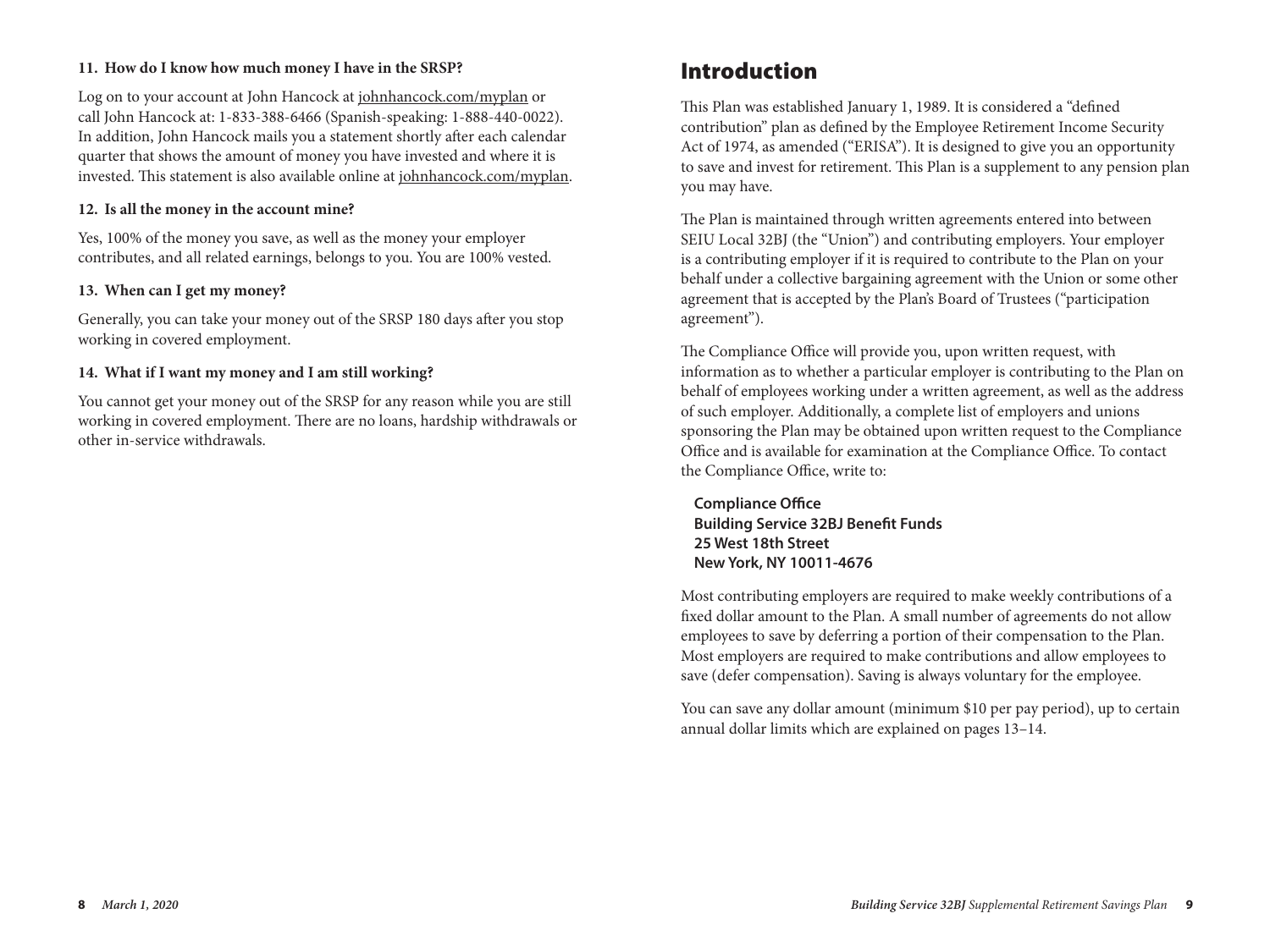The Plan is administered by a joint Board of Trustees (the "Board") composed of Union Trustees and Employer Trustees with equal voting power. The address of the Board is 25 West 18th Street, New York, NY 10011-4676. See page 1 for the members of the Board.

The Board has the exclusive authority to control and manage the operation and administration of the Plan. The Board has designated John Hancock as the recordkeeper. You can access your account at John Hancock by logging on to your account at johnhancock.com/myplan or by calling John Hancock at 1-833-388-6466 (Spanish-speaking 1-888-440-0022).

## A Word of Caution

Your account, which may consist of both your pre-tax contributions and your employer contributions, may be invested at your choice among a range of investment options, including different kinds of stock, bond and money market funds (or, if you do not make a choice, your account is invested in a qualified default investment alternative ("QDIA") described on page 16). The Board selects these investment options relying on professional investment advisors.

Contributing to the Plan involves investment of your savings and, therefore, contains an element of investment risk. You and your family should study this booklet and the investment information provided to you by John Hancock before you make your decision as to how much money, if any, you wish to contribute. Neither the Board nor John Hancock is able to advise you as to how much to contribute or the manner in which your contributions should be invested.

You should evaluate the investment options available under the Plan in the same way you would evaluate any investment to determine whether you are comfortable with the investment risk and potential rewards. The Board relies on professional investment advisors to decide which investment options to offer under the Plan. The investment options available under the SRSP are subject to change; for example, a new fund can be offered, or an existing one can be discontinued or replaced.

Information about each investment option, including how that option has performed in the past can be found by logging on to your account at johnhancock.com/myplan or by calling John Hancock at 1-833-388-6466 (Spanish-speaking: 1-888-440-0022). Please remember, however, that the past performance of any investment option is not guaranteed to continue in the future. While John Hancock can give you information about the investment options, it cannot give you investment advice. Because you are responsible for your investment choices, please read the materials on each investment option before making any investment decisions. Remember, you will share in any losses as well as any gains of the investment options that you choose.

It is up to you to monitor your investment options (see "Monitoring Your Account" on pages 17-18), and to make investment elections that meet your own financial goals.

# Eligibility and Participation

# Eligibility

You are eligible to participate in the Plan if you work for a contributing employer whose collective bargaining agreement or participation agreement accepted by the Board requires it to make contributions to the Plan on your behalf, allows you to save by making contributions to the SRSP, or both. Work for a contributing employer in a position covered under the collective bargaining agreement or participation agreement is referred to as "covered employment."

# When Participation Starts

Unless your agreement does not allow 401(k) contributions, you may enroll in the Plan for purposes of making those contributions after six months of covered employment or, if earlier, when your employer is required to begin making contributions. Enrollment is not automatic. To save, you must elect to make 401(k) contributions to the SRSP by completing an SRSP Contribution Form,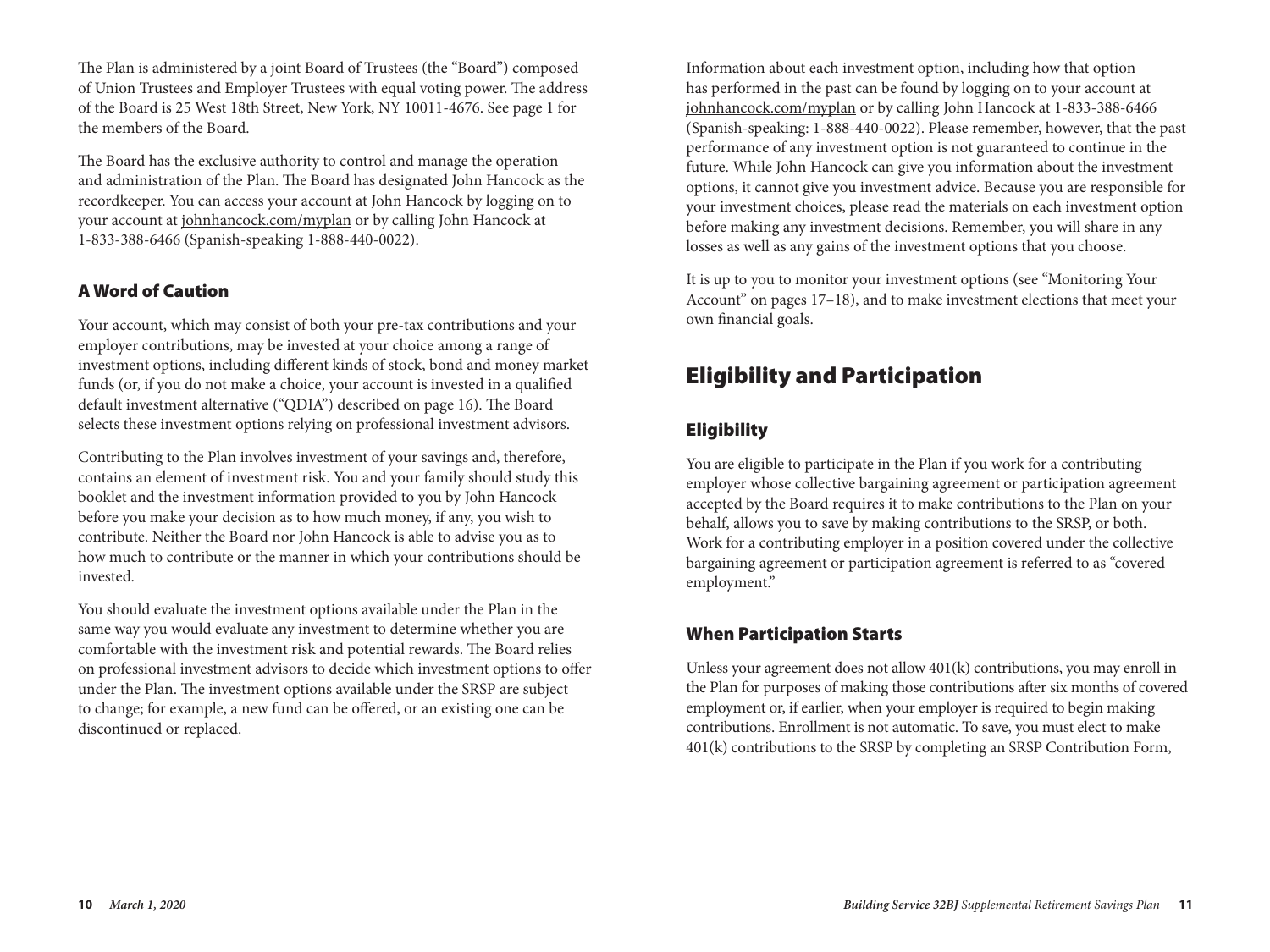which is part of the Enrollment Kit you will receive from John Hancock when you are eligible to enroll. If you do not elect to save when first eligible, you can elect to save as of the beginning of the first payroll period following any January 1 (or at more frequent intervals as selected by your employer) by completing an SRSP Contribution Form, which is available from John Hancock, the Fund Office or your employer and returning the completed form to your employer.

In New York City residential and commercial employment, employer contributions usually start in the first payroll period after you complete 24 months of covered employment. The amount your employer contributes to the Plan on your behalf, and when those contributions begin, is set by the terms of your collective bargaining agreement or participation agreement.

# Types of Contributions

Three types of contributions are permitted to the Plan: Your savings, also known as 401(k) Contributions, Employer Contributions, and Rollover Contributions.

# Your Savings/401(k) Contributions

These contributions are described in the "401(k) Contributions" section on pages 13–14.

# Employer Contributions

Employers are required to make contributions on your behalf as specified by your union contract. As with your 401(k) contributions, employer contributions on your behalf (and related earnings) will not be taxed as long as they stay in your Plan account.

## Rollover Contributions

If you have an account from a prior employer's qualified retirement, 403(b) or governmental 457(b) plan (collectively "prior employer's plan"), or a traditional, rollover/conduit, SEP or Simple IRA (collectively "IRA"), you may

"roll over" your distribution into your Plan account. Taxes on the money you roll over are postponed until the rollover is paid out to you. Except in the case of a direct rollover (that is, a distribution that goes directly from your prior employer's plan or your IRA to this Plan), all rollovers to the Plan must be completed within 60 calendar days after you receive your check from your previous employer's plan. If your spouse dies or you become divorced or legally separated and, as a result, you receive a distribution from your spouse's retirement plan, you may be able to roll over that money into this Plan. These rollovers can be made before you would otherwise be eligible to participate in this Plan.

The rules for rollover contributions are quite complex. For example, the Plan does not accept rollovers of "after-tax" money. All rollovers must be approved by John Hancock and you may be asked to provide proof that the rollover meets all Plan requirements. If you are considering a rollover contribution, contact John Hancock.

# After-tax Contributions

Under the Plan, you may not make after-tax contributions.

# Your Savings/401(k) Contributions

# Contributing with Before-Tax Dollars

Your savings (401(k) contributions) go into the Plan on a before-tax basis. Saving money before it is taxed gives your income a hidden boost, because the amount you save each year lowers your current taxable income and the income taxes you pay now. You will not owe federal income taxes on your savings until you take the money out of the Plan, which is usually at retirement, when you will probably be in a lower tax bracket.

# Changing Your Contributions

You can stop contributing at any time. You can change the amount you are contributing each December (to be effective January 1), or more frequently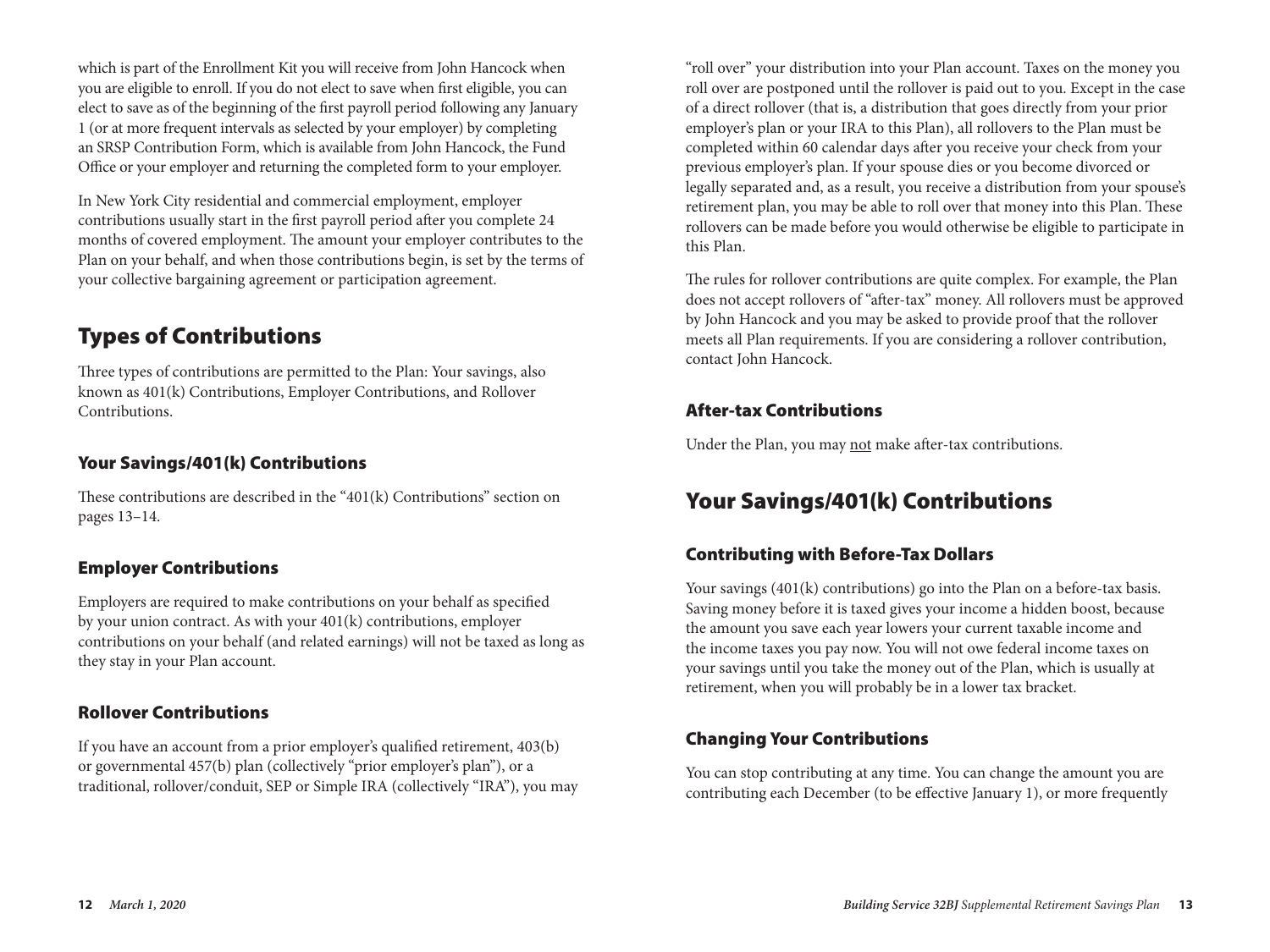(e.g., quarterly) if allowed by your employer. Check with your employer for details. To change the amount that you save out of each paycheck, complete a new SRSP Contribution Form and submit it to your employer.

## Maximum Annual Contribution Limits

By law, the IRS limits the total dollar amount that you can make in 401(k) contributions in a given year to the Plan (and to any other plan like this in which you may participate). Any amount that you contribute in excess of this limit will be returned to you and treated as taxable income. The dollar limit for 2020 is \$19,500. In addition, you can begin making catch-up contributions starting in the year that you reach age 50. The catch-up contributions limit for 2020 is \$6,500.

There are other IRS limits that apply to 401(k) contributions, as well as special tests that plans like ours must pass to make sure that they do not favor highly-paid participants. The Plan will contact you if your contributions are affected by these limits or tests.

# Catch-Up Contributions

Starting in the calendar year in which you reach age 50, you may make additional "catch-up" contributions over the annual limit described above and on the preceding page. The annual catch-up contribution limit for 2020 is \$6,500.

For example, if you reach age 50 in 2020, you could contribute up to \$26,000 in 401(k) contributions to the Plan: \$19,500 in 401(k) contributions plus a \$6,500 catch-up contribution. Even if you do not reach age 50 until the last day of the calendar year, you would still be able to make catch-up contributions for that year and all later years, as long as you continue in covered employment.

The IRS reviews 401(k) plan limits annually and may increase them to reflect changes in the Consumer Price Index (the "CPI"). Often, adjustments are made only if the change in the limit attributable to the CPI exceeds a \$500 threshold.

# Vesting

You are always 100% vested in your entire Plan account, including employer contributions, your own 401(k) contributions, rollover contributions and any investment earnings. This means that you own your account and always have a right to the full value of your account when your employment ends or you otherwise become entitled to a Plan benefit.

# Investments

## Your Investment Choices

There are a number of investment funds available through the Plan. To obtain information on the Plan's investment funds, log on to johnhancock.com/myplan. You can also log on to your account at johnhancock.com/myplan or call John Hancock at 1-833-388-6466 (Spanishspeaking: 1-888-440-0022) to choose how you would like your account invested.

You can allocate your Plan money any way you like among the available investment funds, as long as it is in whole multiples of 1%. Your investment elections apply to your entire account; that is, the investment mix you choose for your 401(k) contributions will also apply to employer contributions as well as any rollover contributions you may have. Whatever allocation you elect remains in effect until you change it.

The SRSP is intended to constitute a plan under ERISA Section 404(c) and Title 29 of the Code of Federal Regulations Section 2550.404c-1. Consequently, the Board may be relieved of liability for any losses that are the direct and necessary result of investment instructions given by you or your beneficiary. In addition, the Board is not liable for any loss that is the direct and necessary result of investing any part of your or your beneficiary's account in the qualified default investment alternative ("QDIA") described on page 16.

## Changing Your Investments

You can move money you have already invested from one investment fund to another. This is known as "reallocating" your account. You can reallocate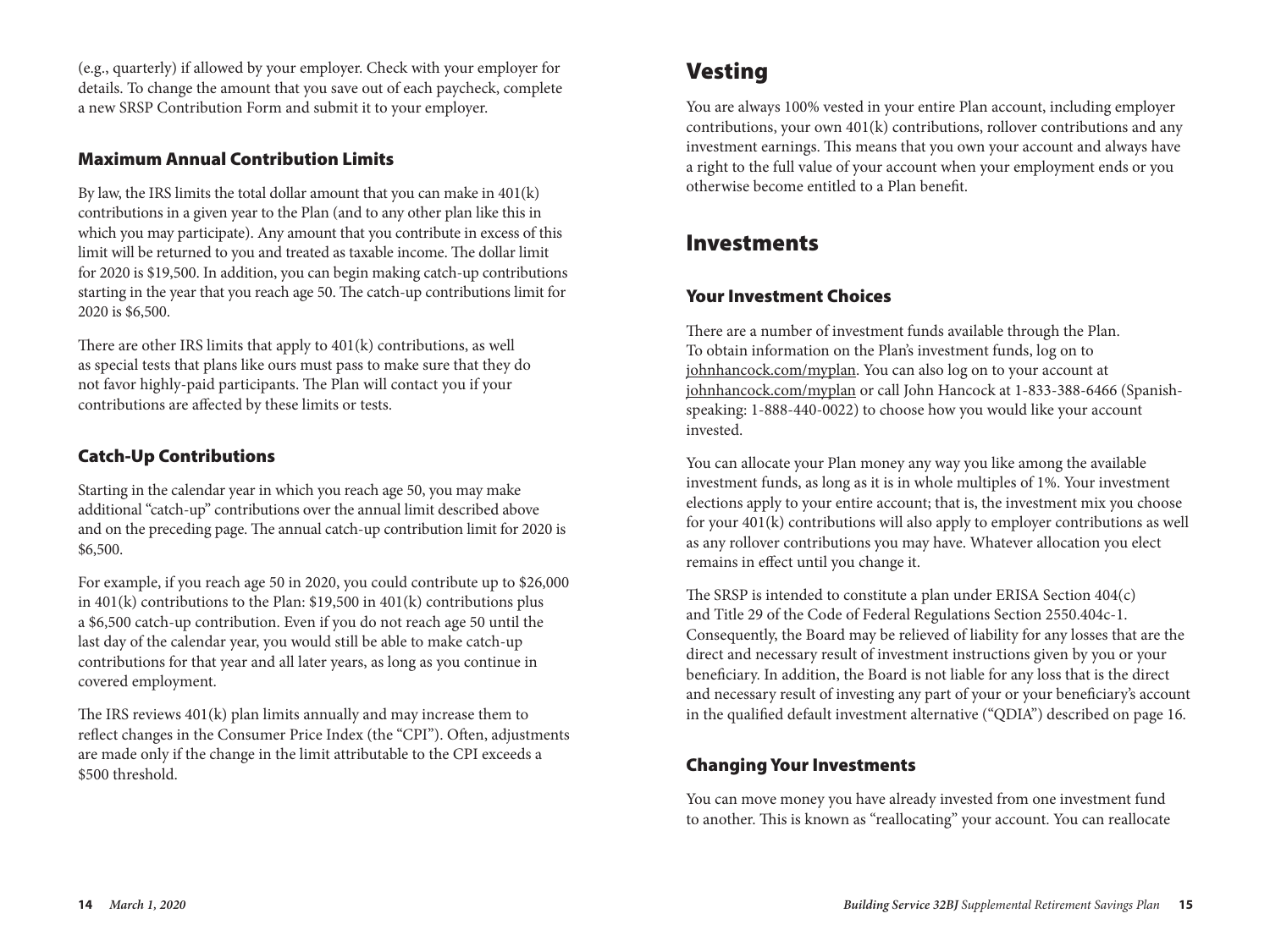whenever you like in whole multiples of 1%. You can also change the way that new contributions are invested at any time.

These changes must be made through John Hancock either by logging on to your account at johnhancock.com/myplan or calling John Hancock at 1-833-388-6466. (Spanish-speaking: 1-888-440-0022).

Your change generally will take effect at the closing price on the same day if you complete changes in your account or on your call by 4 PM ET on a business day (a day that the New York Stock Exchange is open).

Otherwise, your change will be effective at the closing price on the next business day. John Hancock will send you an email confirmation if you make any changes to your investment choices.

## Qualified Default Investment Alternative

If you do not make your own investment choices, your account balance is automatically invested in an investment fund selected by the Board known as the qualified default investment alternative ("QDIA"). The QDIA applies generally accepted investment theories, is diversified so as to minimize the risk of large losses, and is designed to provide long-term appreciation and capital preservation through a mix of equity and fixed income exposures consistent with a target level of risk appropriate for participants of the Plan as a whole. It may not make as much money as more aggressively invested funds when the market is rising, but it also may not lose as much money as riskier funds when the market is falling. There is no guarantee of investment performance. The QDIA is the Vanguard Wellesley Income Fund. The QDIA is subject to change from time-to-time by the Board. A notice regarding the Plan's current QDIA will be provided to you upon eligibility and annually thereafter.

### Valuing Your Account

Once you become a Plan participant, the Plan sets up an account for you to keep track of all your Plan money. Account values are determined each day that the New York Stock Exchange is open for business. The value of your Plan account will reflect all of the following:

- your 401(k) contributions, including any catch-up contributions,
- employer contributions (including account adjustments—deductions net of any investment gains/losses—for contributions mistakenly contributed to your account upon verification of such mistake),
- employer contributions, if any, made on your behalf before January 1, 2001, and related earnings (called "money purchase account" on your quarterly statement),
- rollover contributions,
- investment gains or losses of the fund or funds in which you have invested,
- administrative fees (shown on your quarterly statement), and
- any amounts distributed from your account.

## Monitoring Your Account

John Hancock offers two automated systems (a website and a telephone voice response system) 24 hours a day, 365 days a year that allow you to:

#### **Voice Response System and Website**

- check your account balance
- see investment fund performance results
- review and change current and future investment elections
- order statements and prospectus
- enroll in automatic re-balancing of your account
- change PIN or password

#### **Website only**

- add or change your beneficiary
- request a distribution form
- request a contribution form
- go to My Learning Center for financial wellness information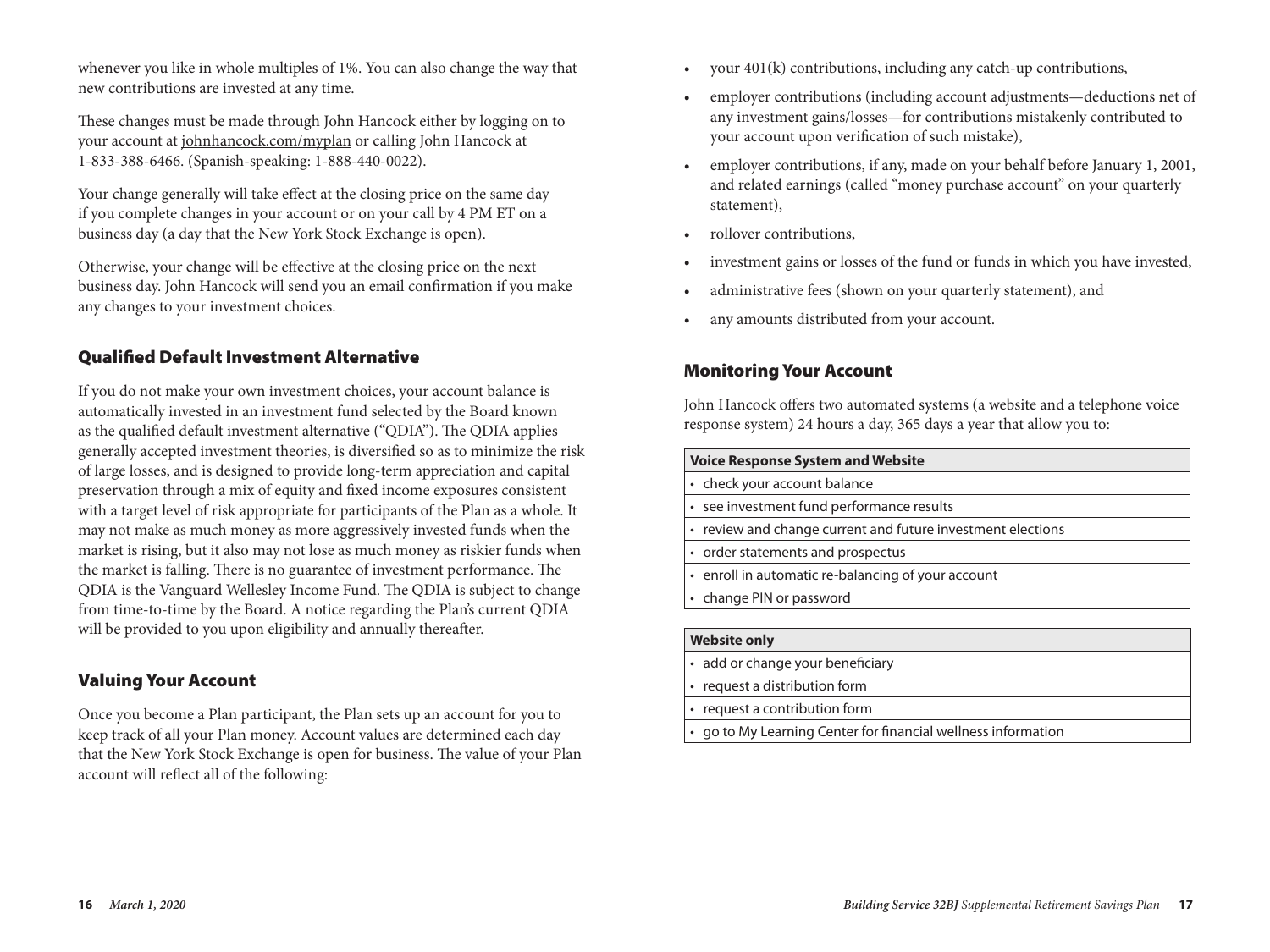Here is how you can contact John Hancock:

- **Online**. Log on to your account at johnhancock.com/myplan for 24-hour access to information about your account and your investments.
- **On your mobile device**. Visit your device's app store (iOS or Android) to download the John Hancock mylifenow ™ app so you can access your account on the go.
- **By phone**. Call 1-833-388-6466 (Spanish-speaking: 1-888-440-0022) to reach the John Hancock Retirement Plan Services Voice Response System. You'll need your Social Security number and a personal identification number ("PIN") to use the Voice Response System. To create a PIN, follow the prompts. Or you can speak with a John Hancock representative Monday through Friday from 8:00 a.m. to 10:00 p.m., ET.

## Account Statements

Plan statements are mailed shortly after the end of each calendar quarter. Alternatively, you may elect to view your statements online instead of receiving a printed statement in the mail. You will receive an e-mail alert whenever a new statement is available to view online. To elect to view your statement online, you must log on to your account at johnhancock.com/myplan and sign up for e-delivery, a fast and secure way to receive your plan communications. To sign up for e-delivery, once you have logged on to your account at johnhancock.com/myplan click My Profile and select Mailing Preferences.

The statement will show your employer's contributions, your 401(k) contributions and rollovers, and Plan administrative fees deducted from your account for the prior quarter.

# When You Can Get Your Money

**CAUTION – If you withdraw money from your account, it will be subject to federal (and state) income taxes. In addition, if you are not yet 59½ years old when you withdraw money from the SRSP, you may be subject to an additional tax penalty of 10%. Talk to a tax advisor before withdrawing money from any retirement account.**

### In-Service Withdrawals, Hardship Withdrawals and Loans

You may not withdraw money from your account while you work for a contributing employer, even if you work in a job that does not require contributions on your behalf. Loans, hardship withdrawals or other in-service withdrawals are not permitted under the Plan.

### Termination of Employment

Your money in the Plan is available to you 180 days after you stop working for a contributing employer.

Going from a job with one contributing employer to another contributing employer is not considered termination of employment unless there is a period of 180 consecutive days between jobs in which you are not working for a contributing employer. You must not be working for a contributing employer on the date of distribution.

*Note*: You are working for a covered employer if your employer is signatory to a collective bargaining agreement or participation agreement with the Union at any location, even if not at your location, which requires the employer to make contributions to the SRSP or which permits covered employees to make 401(k) contributions to the Fund.

### Retirement

Once you reach age 55 and retire ("retire" in this sense means that you have stopped working for any contributing employers), your account becomes available to you immediately. If you reach age 55 and retire, you may not be subject to the additional 10% tax penalty when you withdraw money from your account. Consult a tax advisor for more information.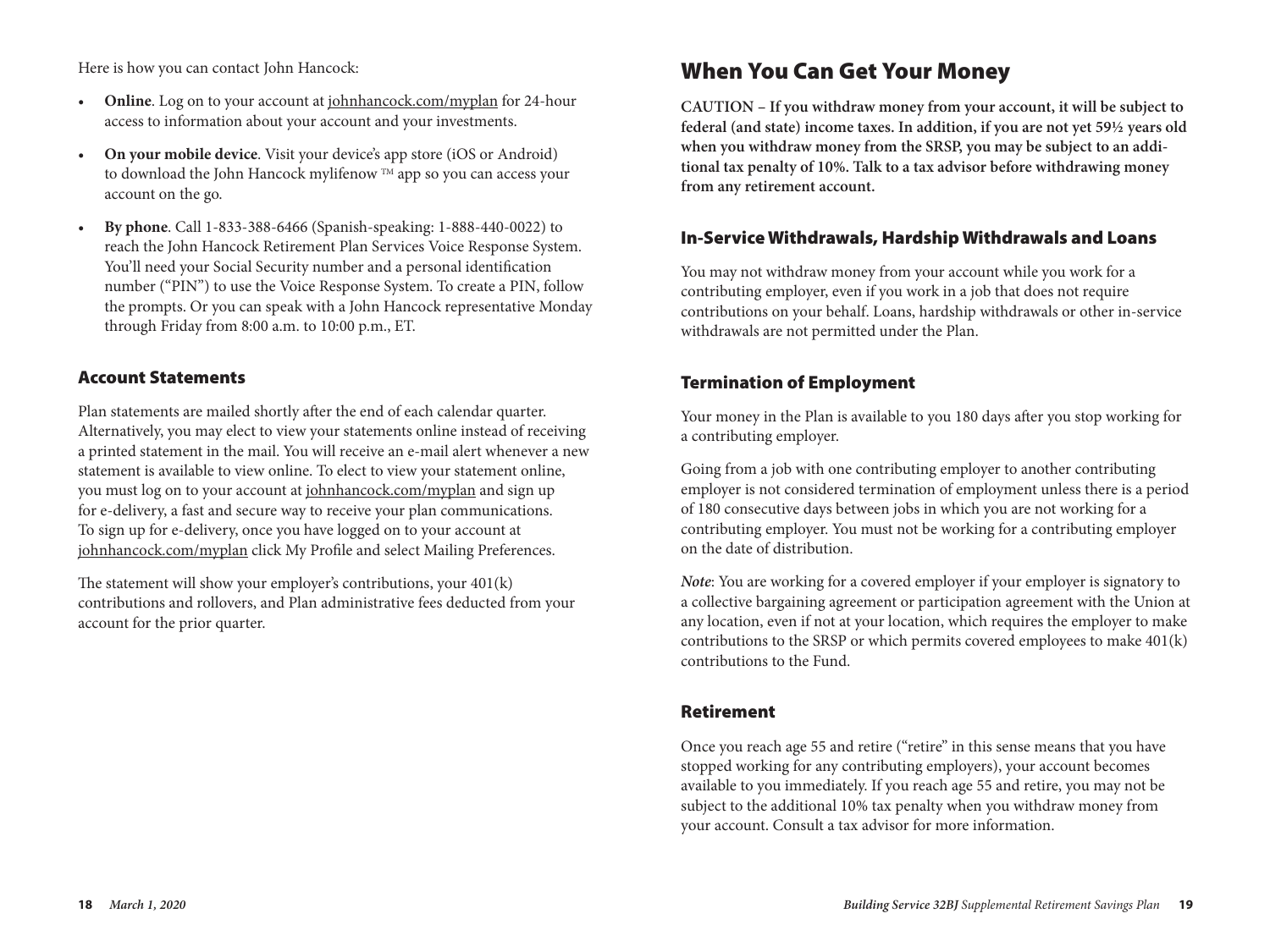# **Disability**

You can receive your Plan account immediately if:

- you become eligible for a disability pension under the Building Service 32BJ Pension Fund, or
- you receive a determination of disability from the Social Security Administration.

## Death

If you die, your beneficiaries can receive a distribution immediately. See pages 25–27 for more information.

## Required Minimum Distribution

You can postpone your distribution until the April 1 following the year you reach age 72 if your account has a balance of more than \$1,000. However, if you are still working in covered employment at that point, your distribution will begin when you actually stop working.

Notwithstanding the foregoing, required minimum distributions for calendar year 2020 are suspended pursuant to Internal Revenue Code Section 401(a)(9), as amended by the Coronavirus Aid, Relief, and Economic Security Act, unless you elect to receive your distribution on the appropriate form provided by John Hancock.

# Distribution of Blocked Accounts

Notwithstanding anything in this section to the contrary, if John Hancock determines that your account is blocked under regulations issued by the Office of Foreign Assets Control ("OFAC") of the U.S. Department of the Treasury, neither you nor your beneficiary will be permitted to take a distribution until John Hancock determines that your account is no longer blocked under such regulations. If your account is blocked, for information on how to unblock your account, call John Hancock at 1-833-388-6466 (Spanish speaking: 1-888-440-0022).

# Payment of Your Account

## Form of Benefit Payments

If your account is worth more than \$5,000 when you become eligible to receive it and you elect to take a distribution, your account can be paid to you in any of the following options:

- **lump sum** you can take your entire account balance in a lump sum.
- **installments** you can elect equal monthly installments over any fixed period you like, up to ten years. If you die before you receive all of the installment payments due you, your beneficiary will receive the balance in a lump sum.
- **combined lump sum and installments** you can take part of your account balance in a lump sum and the rest in installments. You can get monthly installments over any period you choose, up to ten years. If you die before you receive all of the installment payments due you, your beneficiary will receive the balance in a lump sum.

If your account is worth \$5,000 or less when you become eligible to take a distribution and you elect to take a distribution, your entire account balance will be paid to you in a lump sum. There is no option other than a lump sum.

If your account is worth \$1,000 or less when you become eligible to take a distribution, regardless of whether you elect to take a distribution, your entire account balance will be paid to you in a lump sum. There is no other option and you will not have the choice to leave your money in the SRSP.

# Rollovers

When you leave this Plan, you may be able to roll over money into another eligible retirement plan account, and postpone your tax obligation on the savings. You can have all or a portion of your account rolled over to another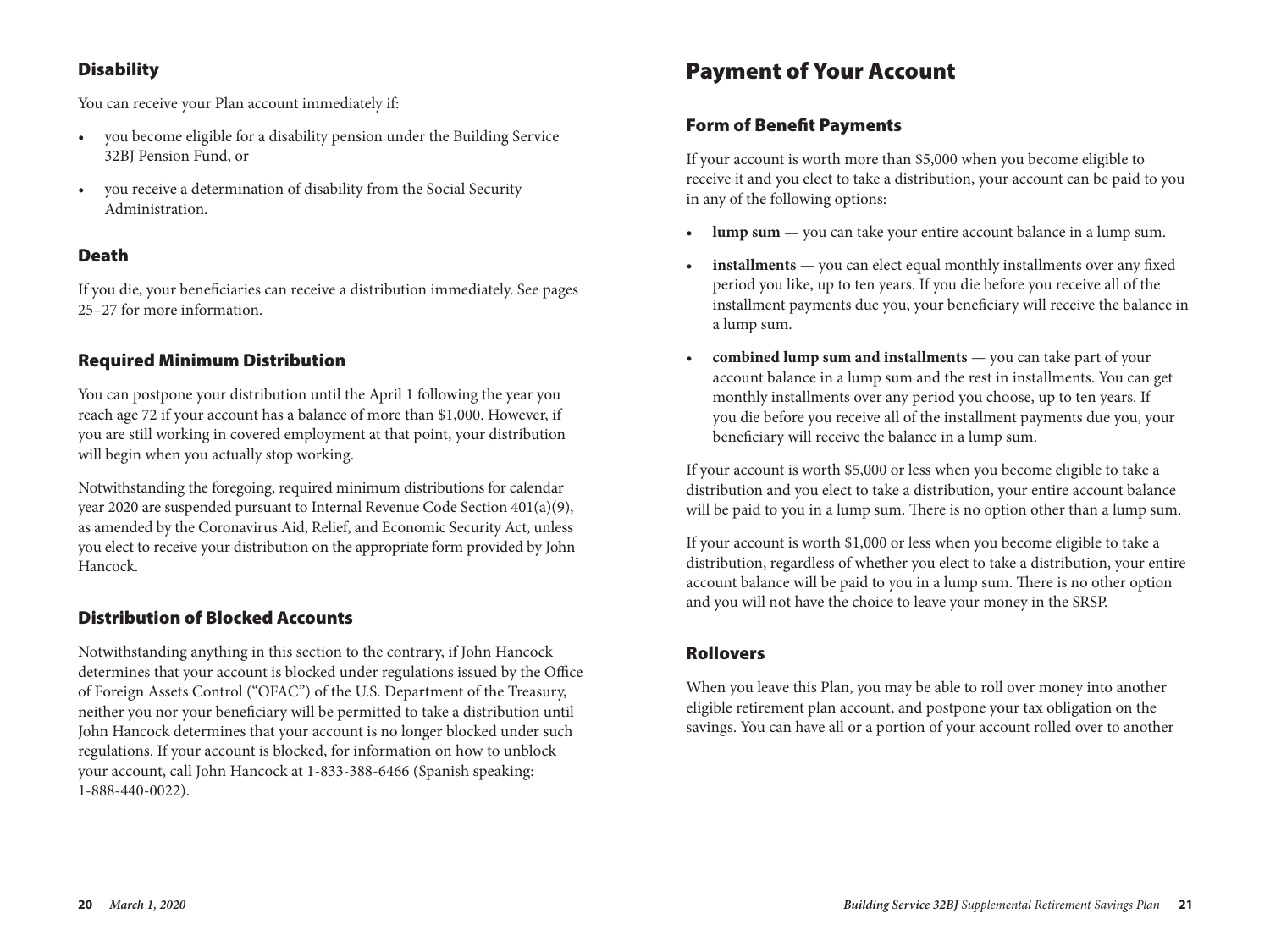retirement plan or an Individual Retirement Account ("IRA"). By directly rolling over your Plan balance to another qualified plan or an IRA, you avoid tax withholding and postpone or reduce the amount of taxes otherwise due. Contact John Hancock for more details.

## Payments from Your Money Purchase Account

There are special rules that apply to the money purchase portion of your account. Your money purchase account consists of employer contributions made before January 1, 2001, and earnings on those contributions.

The Plan is required by law to offer an annuity as the normal form of payment with respect to the money purchase portion of your account, but only if your entire account balance is more than \$5,000. Your entire money purchase account, including earnings, will be used to purchase a nonforfeitable and nontransferable annuity from an insurance company selected by the Board, unless you elect otherwise, as provided below. The type of annuity depends on your marital status at the time you begin receiving your benefits.

- *If you are not married*, the money purchase portion of your account is paid to you as a single life annuity. This is a monthly payment for as long as you live. No benefits are paid after your death. If you do not want the single life annuity, you may choose, instead, to receive these benefits in a lump sum or installments over a period of up to ten years, or a combination of the two.
- *If you are married*, the money purchase portion of your account is paid as a qualified joint and survivor annuity. This kind of annuity will pay you a reduced monthly amount for your life. Then, if your spouse is living when you die, your spouse gets a monthly amount of at least 50% (but can be other higher percentages including, but not limited to, 75%) of the amount of the annuity that you were receiving, payable for your spouse's life. After your spouse dies, no further benefits will be paid. (If your spouse dies *before* you but after payments start, your monthly payments continue in the same reduced amount that you received before your spouse died.) If you do not want to receive your account as a qualified joint and survivor annuity, you can elect a lump sum or installments over a period of up to ten years, or a combination of the two (subject to the spousal consent rules

described in the next paragraph). If you choose the lump sum, no benefits would be paid to your spouse after you die. If you choose installments, and your spouse is named as your beneficiary, after you die, your spouse would receive any installments not yet paid. No benefit would be paid to your spouse if you die after all of the installments have been paid.

If you are married when you apply for your benefits, you must have your spouse's consent to take the money purchase portion of your account in a lump sum and/or installments instead of as a qualified joint and survivor annuity. To do this, you and your spouse must complete the Distribution Election Form, and the consent must be notarized.

You can get complete details on this process from John Hancock. Spousal consent will not be required if you can prove to the Board that you do not have a spouse, that your spouse cannot be located or that you cannot get your spouse's consent because of other circumstances allowed by government regulations.

**Please note**: Every time in this SPD that the term "spouse" or "married" is used, that term refers to the person to whom you are legally married under federal law. A Qualified Domestic Relations Order ("QDRO") may also require that your former spouse be given certain benefits. See page 30 for more information on QDROs.

# Distributions from Your Account

**CAUTION – Taxes and penalties may apply. See "Tax Guidelines" on page 25.**

# Applying for a Distribution from Your Account

In most cases, you must request a distribution in order to take money out of your account. However, if your account balance is \$1,000 or less, you will receive a distribution of your account in a lump sum regardless of whether you request it or not.

You can request a distribution any time after your account becomes payable (see "When You Can Get Your Money" on pages 19–20). Contact John Hancock online by logging on to your account at johnhancock.com/myplan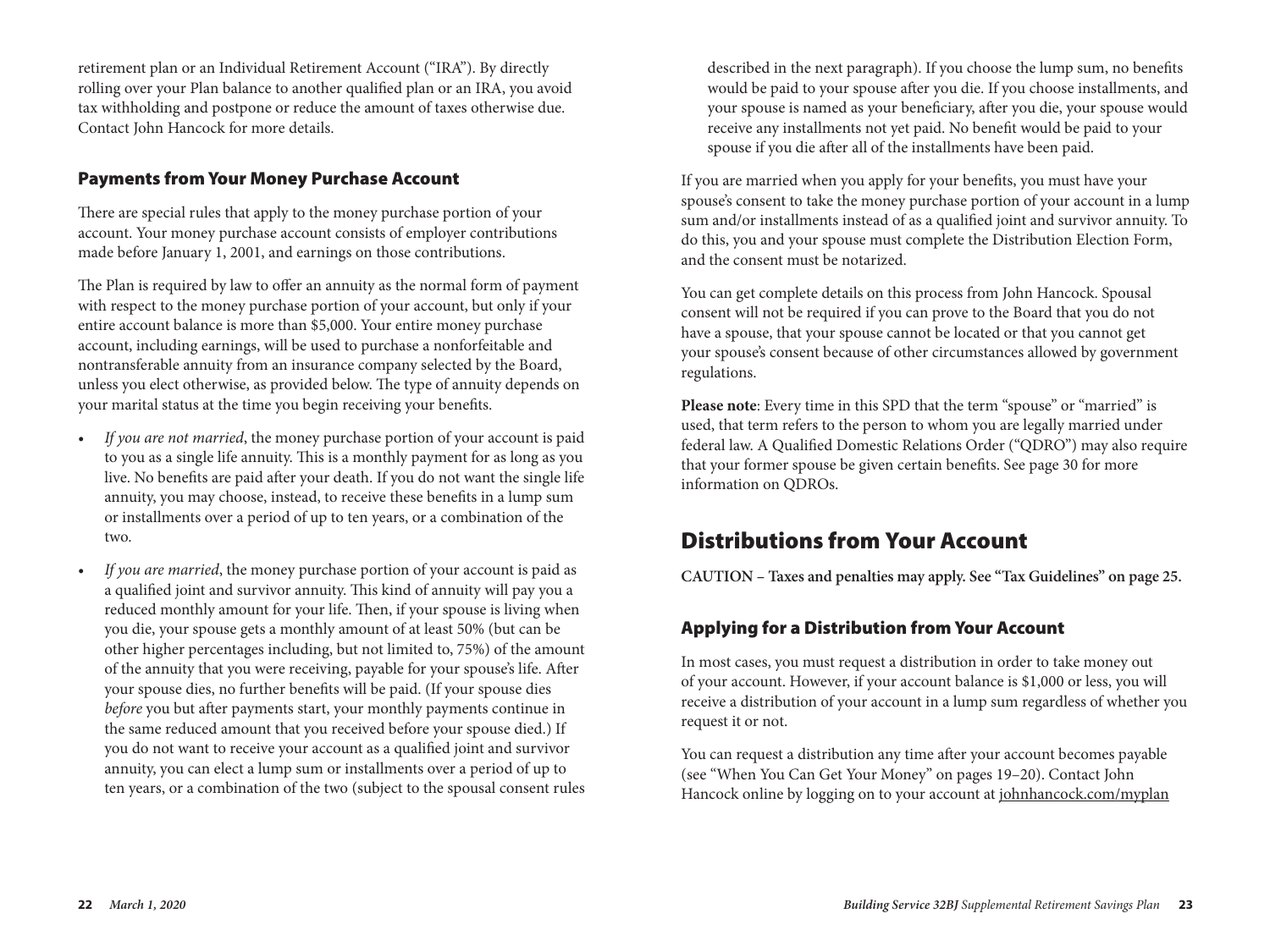or by calling 1-833-388-6466 (Spanish-speaking: 1-888-440-0022) to reach the John Hancock Retirement Plan Services Voice Response System or to speak with a John Hancock representative. John Hancock representatives are available Monday through Friday from 8:00 a.m. to 10:00 p.m., ET.

Once John Hancock receives your properly completed distribution form, including any required consent forms, the distribution request will be processed in a few business days. If you have chosen to take an installment distribution, you may not change the installment amounts you receive or the length of the installment period once you begin receiving monthly payments. However, you may request a lump sum distribution of your remaining account balance at any time while you are receiving monthly installments. Please contact John Hancock for additional information.

# When You Receive Your Money

If your Plan account balance is greater than \$1,000, you will not receive your money from your Plan account until you request a distribution from John Hancock. However, if you do not request a distribution by the later of your age 72 or the first of the month after you stop working, John Hancock will begin distribution of your account no later than December 31 of the year in which you attain age 72. IRS rules generally provide that the amount of your distribution will be based on your account balance as of December 31 of the year prior to the year in which distribution occurs divided by your remaining years of life expectancy. For more specific information call John Hancock at 1-833-388-6466 (Spanish-speaking: 1-888-440-0022). John Hancock representatives are available Monday through Friday from 8:00 a.m. to 10:00 p.m., ET.

# Uncashed Checks

Any portion of a distribution payable to a Participant that is unclaimed for a period of more than six months will be allocated to an uncashed check account. If the amount remains unclaimed from such account at the expiration of a period determined by the Board, the amount shall be returned to the Plan and applied to the payment of administrative fees. In the event that the Participant is located or requests a reissuance of the distribution, such benefit will be restored.

# Tax Guidelines

# Paying Taxes

Your 401(k) contributions reduce your income in the current year for federal income tax purposes. You pay no tax on the investment earnings generated by your savings in the Plan while the money stays in the Plan. Your 401(k) contributions, employer contributions and earnings are taxed at the federal level when they are distributed to you.

You may also be required to pay state or local income taxes, depending on the tax laws in your state.

Your Plan distribution may be subject to mandatory 20% income tax withholding. However, there may be ways to avoid withholding and defer or reduce the amount of taxes otherwise due. For example, you may be able to "roll over" a lump sum payment and certain installment payments to certain individual retirement accounts ("IRAs") or another retirement plan account.

A distribution made to you prior to age 59½ (unless you reach age 55 and retire) may be subject to an early distribution federal excise tax of 10%. This is in addition to ordinary income tax.

You will get helpful tax information when you receive the Plan termination kit. However, it is strongly recommended that you consult a tax advisor to fully understand the tax consequences of taking a distribution from the Plan. The Plan cannot advise you on any legal or tax matters, and none of the information in this booklet should be considered tax advice to you.

# If You Die Before You Receive Your Account

If you die before you receive all of the money in your Plan account, the balance is generally paid to your beneficiary(ies) (except to the extent provided below and on pages 26–27 with respect to the money purchase portion of your account). This payment is not made automatically. Your beneficiary must notify Member Services by calling 1-800-551-3225. The designated beneficiary(ies) will receive a package in the mail that includes a Death Benefit Distribution Form. Your beneficiary(ies) will need to complete and return the form to John Hancock in order to receive a distribution from the Plan. John Hancock will make every effort to process payments promptly.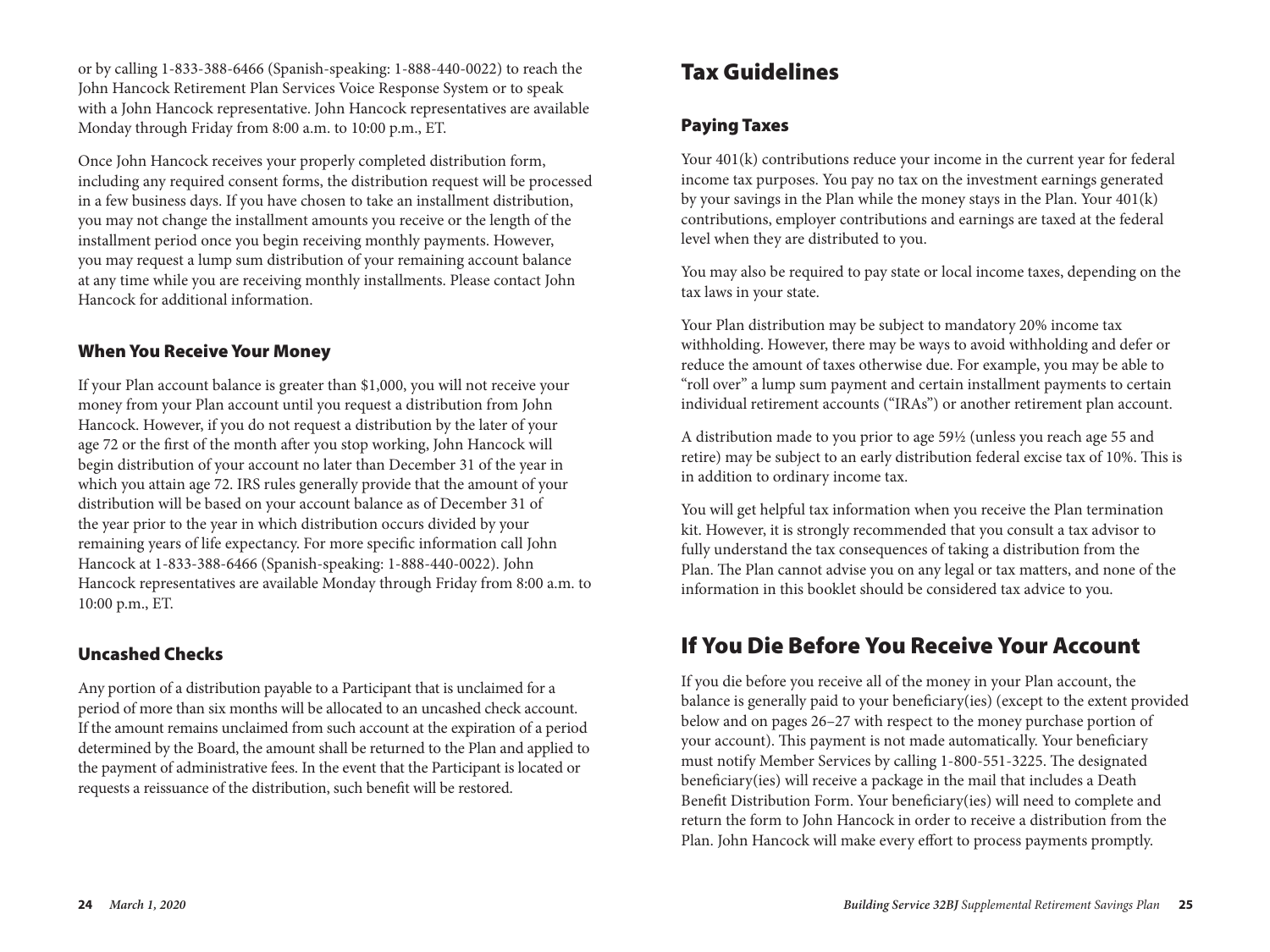Your beneficiary(ies) will get a lump sum payment as soon as possible after submitting the application and necessary proof of death.

# Your Plan Beneficiary

You name a beneficiary for your Plan account balance by logging on to your account at johnhancock.com/myplan, going to About Me, My Profile, Beneficiaries and Settings and selecting Beneficiaries. Or you may call John Hancock at 1-833-388-6466 (Spanish-speaking: 1-888-440-0022) to reach the John Hancock Retirement Plan Services Voice Response Services System or to speak with a John Hancock representative. John Hancock representatives are available Monday through Friday from 8:00 a.m. to 10:00 p.m., ET.

If you are not married, you can choose any person (including an individual, charity, trust or estate) as your beneficiary, and you can change your beneficiary designation at any time. However, if you are married, you can choose someone other than your spouse to be your beneficiary only with your spouse's written, notarized consent. If you later decide to change your beneficiary designation and you are married, you would need your spouse's written consent again. If you want to change your beneficiary designation, it is important to let John Hancock know immediately.

If you have not named a beneficiary, or if your beneficiary dies before you, your remaining Plan account balance will be paid to your spouse, if living. If you have no spouse, or your spouse is not living, then your remaining Plan account balance will be paid to your estate.

The Plan does not pay this benefit to anyone who is involved in any way to your purposeful death. In a case where this rule applies, if there is no named beneficiary who can receive benefits, your remaining Plan account balance will be paid to your estate.

## Your Money Purchase Account

If you are married and die before beginning to receive any of your benefits under the Plan, half of the portion of your money purchase account, if any, is automatically payable to your spouse as an annuity, unless your spouse waived in writing his or her right to this benefit and consented to your naming another beneficiary. Any election made before you reach age 35 is invalid as of the first day of the Plan Year in which you reach 35, in which case, you must make a new election. Payments will start on the first of the month after your 62nd birthday (or an earlier date selected by your spouse). Instead of an annuity, your spouse may elect to receive this portion of your account in a lump sum. You are permitted to name any beneficiary for up to half of the money purchase portion of your account.

# Appealing Denied Claims

If your claim for a Plan benefit is denied, in whole or in part, John Hancock will send you a written notice of the denial within 90 days. Special circumstances may require up to an additional 90 days, in which case you will be notified by John Hancock of the delay and the expected date of a decision within the initial 90-day period.

The notice will describe the specific reason or reasons for the denial, the Plan provisions on which the denial is based, any additional information or material that you might need to provide in order to support your application and an explanation of why it is necessary, and the Plan's review procedures.

You may file an appeal of any denial within 180 days of the date of the denial notice. You or your representative may review pertinent documents and other materials relevant to your claim (regardless of whether they were submitted with your original claim) and submit issues, comments, documents and other information relating to the claim. If you request it, you will be provided with access to, or copies of, all documents, records or other information relevant to your appeal.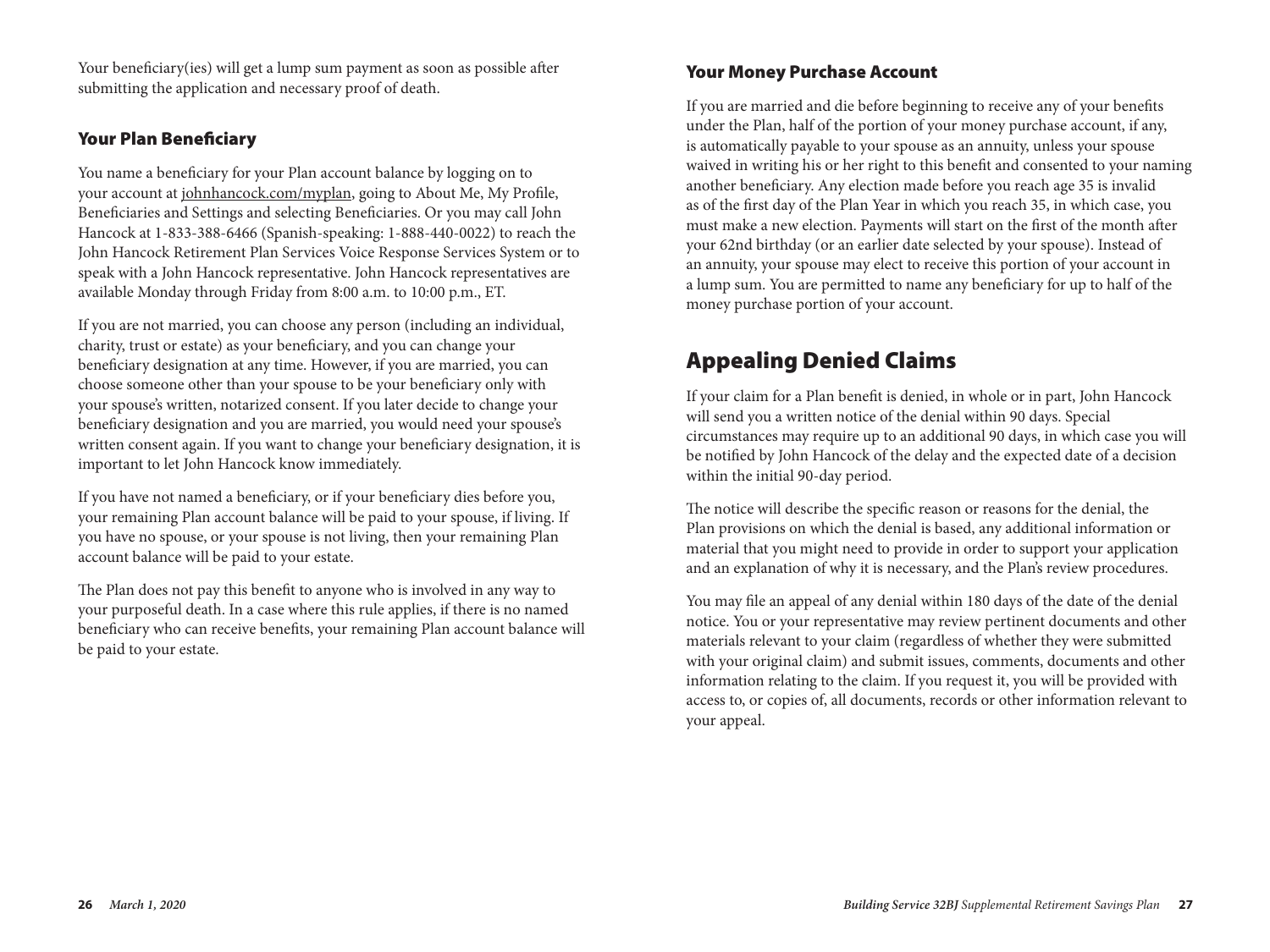## How to File an Appeal

Within 180 days of the date of the denial notice, write to:

**Board of Trustees' Appeals Committee Building Service 32BJ Supplemental Retirement Savings Plan 25 West 18th Street New York, NY 10011-4676**

If you do not request a review of the denial within this 180-day period, you will be considered to have waived your right to a review of the denial.

**You must file an appeal with the Appeals Committee and follow the process completely before you can bring an action in court**. Failure to do so may prevent you from having any legal remedy.

# How the Review Process Works Once You File an Appeal

The Appeals Committee will consider your appeal and give you its decision after reviewing all necessary and relevant evidence. The Appeals Committee will give you a full and fair review of the decision denying your application, based upon all comments, documents, records and other information that you submit, without regard to whether that information was submitted or considered in connection with the initial benefit determination. You may appear in person at the Appeals Committee meeting, but you do not have to be there. If you do not attend, the Appeals Committee will decide your appeal based on the materials you have submitted.

The Appeals Committee will make its decision on your appeal at the next regularly scheduled Appeals Committee meeting after receipt of the appeal. However, if your request for review is received within 30 days of the next regularly scheduled meeting, your appeal will be considered at the second regularly scheduled meeting following receipt of your appeal. In special circumstances, a delay until the third regularly scheduled meeting following receipt of your request for review may be necessary. You will be advised in writing in advance if this extension will be necessary. Once the Appeals Committee makes a decision on your appeal, you will be notified of the decision as soon as possible, but no later than five days after the decision has been reached.

If your claim is denied on appeal, in whole or in part, the notice will state the specific reason or reasons for the decision, the Plan provisions on which the decision is based, and a statement that you are entitled to receive, upon request and free of charge, reasonable access to, and copies of, all documents and other information relevant to the claim. The notice will also state that you have a right to bring a civil action under Section 502(a) of ERISA upon an adverse decision on appeal.

All decisions on appeal will be final and binding on all parties, subject only to your right to bring a civil action under Section 502(a) of ERISA after you have exhausted the Plan's appeal procedures. No individual may file a lawsuit until these procedures have been exhausted. **In addition, no lawsuit may be started more than three years after the date on which the applicable appeal was denied.** If there is no decision on appeal, no lawsuit may be started more than three years after the time when the Appeals Committee should have decided the appeal.

If you have any questions about the appeals process, please contact the Compliance Office in writing at the address on page 9.

## Important Claims-Related Information

- **Incompetence**. If someone who is entitled to benefits from the Plan is determined to be unable to care for his/her affairs because of illness, accident or incapacity, either mental or physical, any payment due may be paid instead to someone else — such as a spouse, a legal custodian or someone who has the person's power of attorney. The Board of Trustees will decide who is entitled to benefits in cases like this.
- **Mailing Address**. If you are working for a contributing employer, and your address changes, it is important that you notify Member Services. If you are no longer working for a contributing employer and your address changes you must notify John Hancock. If you become unreachable, the Plan will hold any benefit payments due you until payment can be made. You are considered unreachable if a letter sent to you by first-class mail to your last known address is returned.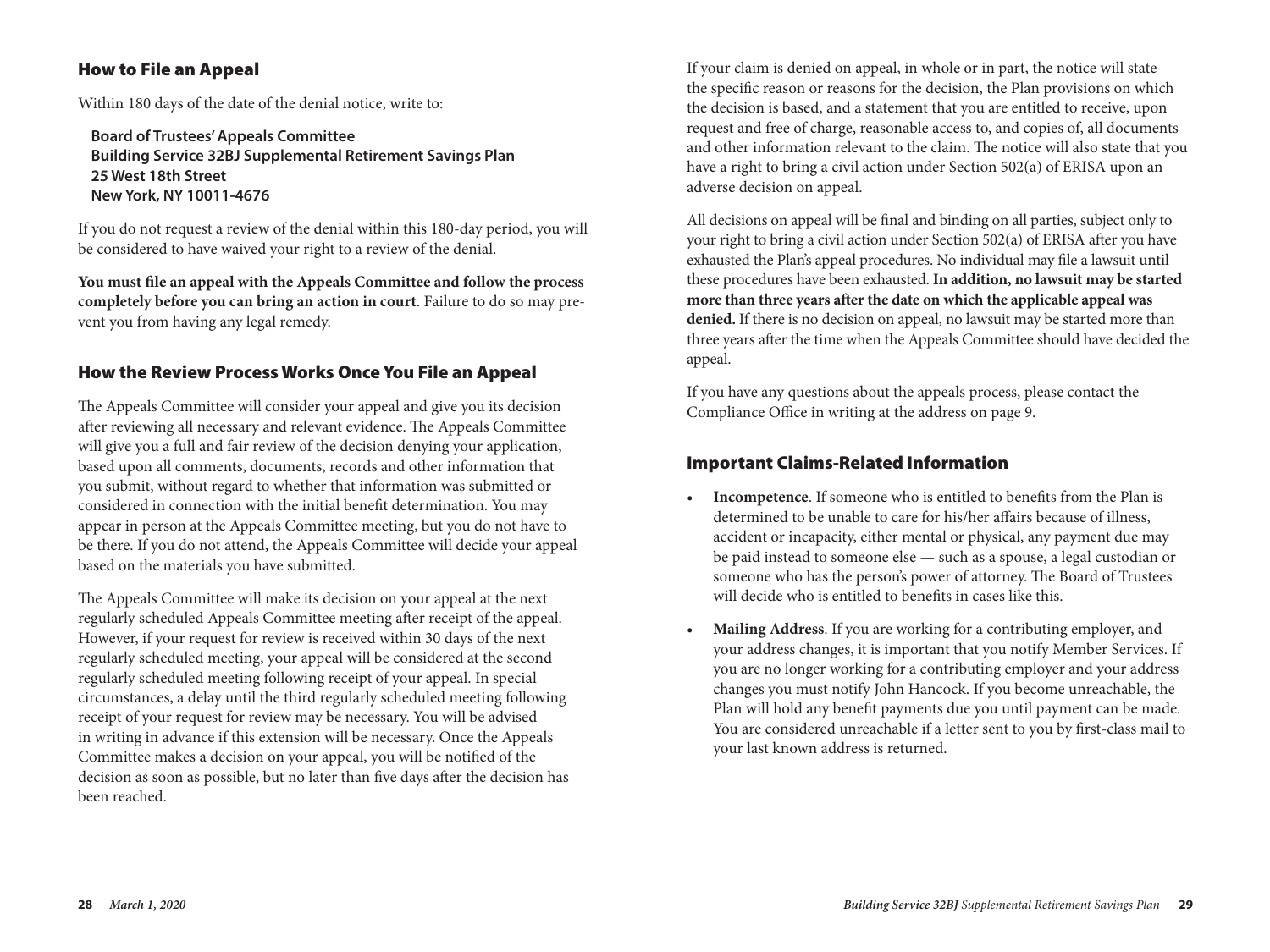# General Information

## Federal Insurance

Benefits under this type of multiemployer plan are not insured by the Pension Benefit Guaranty Corporation ("the PBGC"), which is a federal agency that insures certain pension plan benefits upon plan termination, because the benefits you receive under this type of plan are based upon the amount in your Plan account.

# Assignment of Benefits

Neither you nor any beneficiary can assign any of the benefits that you are entitled to receive from the Plan. The Plan will, however, comply with a federal tax lien or a Qualified Domestic Relations Order ("QDRO"), as defined by law (see below for more information).

# Qualified Domestic Relations Order

The Plan is required by law to follow the terms of a domestic relations order that is considered "qualified" under federal law. A QDRO is a court order or judgment that directs a plan to pay benefits to your spouse, former spouse, child, or other dependent in connection with child support, alimony, or marital property rights. In addition, until the Plan has complied with the terms of the QDRO, the Plan may restrict the benefits that are payable to you. These restrictions could also apply while the Plan is determining whether a domestic relations order satisfies the QDRO requirements in the Internal Revenue Code.

You will be notified if the Plan receives a proposed QDRO with respect to your Plan account. For more information on QDROs, or to get a free copy of the procedures that the Plan follows in determining whether an order is qualified, contact the Compliance Office in writing at the address on page 9 or call Member Services.

# Other Offsets

If, for any reason, the Plan should pay you or your beneficiary (including your surviving spouse) more than you or your beneficiary are entitled to receive under the Plan, the Plan is authorized to recover the amount of the benefit overpayments, plus interest and costs, from you or your beneficiary, including through a reduction in future benefits payable. If any participant or beneficiary is ordered by a court or the Department of Labor to repay any amount to the Plan based on a violation of ERISA's fiduciary rules, the Plan may recover that amount by reducing benefits payable to that person in the future.

# Military Leave

Generally, if you leave covered employment to serve in the U.S. Armed Forces, the Uniformed Services Employment and Reemployment Act of 1994 ("USERRA") entitles you to prompt reinstatement in your job following completion of military service, with the same seniority, pay, and benefits you would have had if you had not entered military service.

If you are entitled to these rights under USERRA, upon return to covered employment, employer contributions may be made to your Plan account for the period of your military service. The amount of the contributions will be based on an estimate of the hours for which contributions would have been made if you had not been on military leave. You also may make up 401(k) contributions for the period you were away. You can take up to three times your period of military service or five years, whichever is shorter, to make up 401(k) contributions to the Plan. Contact Member Services to notify the Plan of your USERRA leave and to find out how to make up contributions.

# Employer Contributions

The Plan receives contributions in accordance with collective bargaining agreements between the Realty Advisory Board on Labor Relations, Inc., or various independent employers, and the Union. These collective bargaining agreements provide that employers contribute to the Plan on behalf of each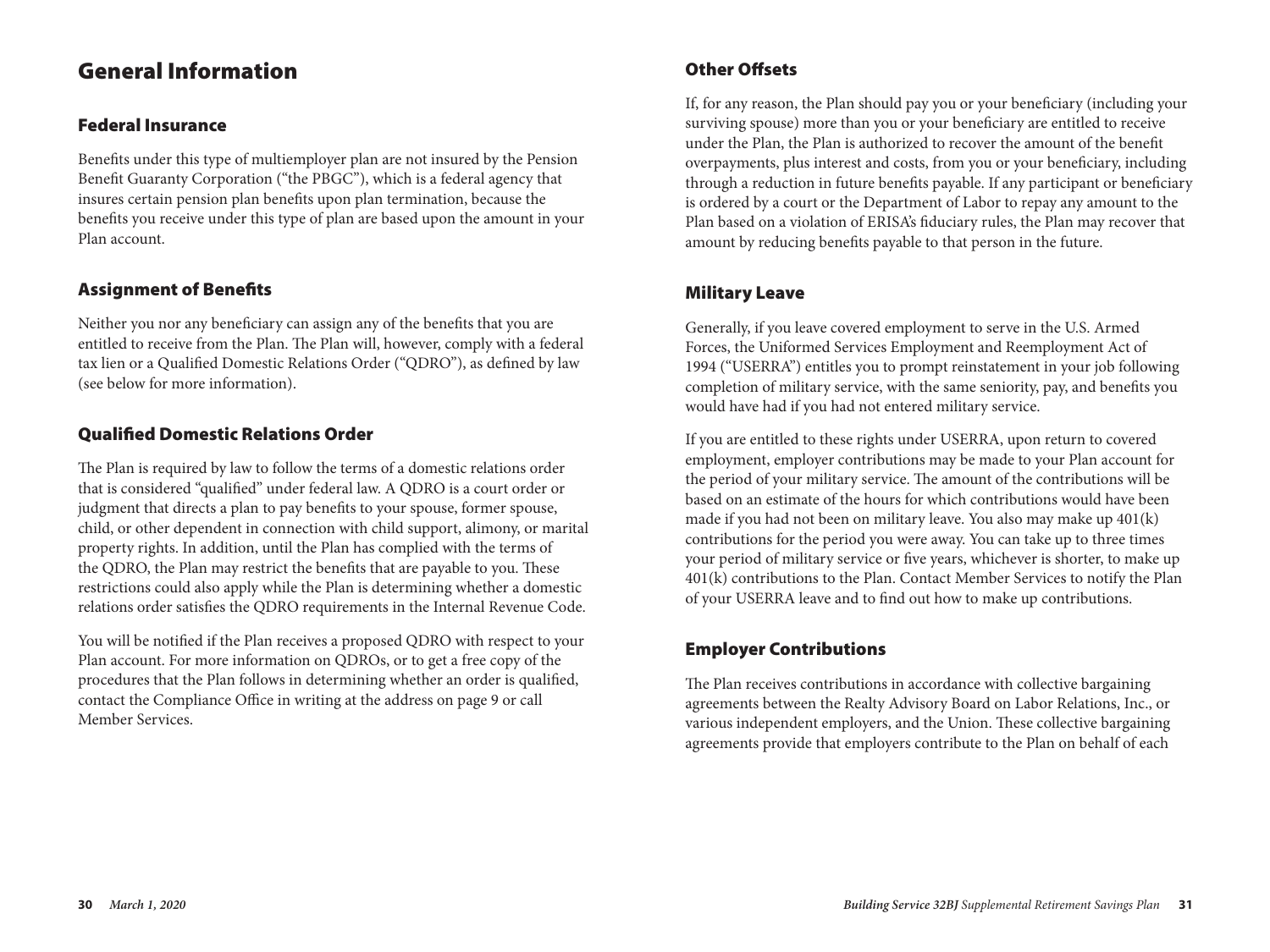covered employee on the basis of a fixed rate per week. Certain other employers (such as the Union itself and the 32BJ Benefit Funds) participate in the Plan on behalf of their employees by signing a participation agreement. The Compliance Office will provide you, upon written request, with information as to whether a particular employer is contributing to the Plan on behalf of participants working under a collective bargaining agreement or a participation agreement.

## Compliance with Federal Law

The Plan is governed by regulations and rulings of the Internal Revenue Service and the Department of Labor, and current tax law. This Plan will always be construed to comply with these regulations, rulings, and laws. Generally, federal law takes precedence over state law.

### Plan Amendment or Termination

The Board intends to continue the Plan indefinitely, but reserves the right to amend or terminate it in its sole discretion. If the Plan is terminated or otherwise amended, it will not affect your right to receive any benefit that you have already earned.

### Plan Administration

The Plan is what the law calls a "defined contribution" profit sharing plan. Benefits are provided from assets in individual plan accounts. These assets are accumulated under the provisions of the Trust Agreement and are held in a Trust Fund for the purpose of providing benefits to covered participants and defraying reasonable administrative expenses.

The Plan is administered by the Board. The Board and/or its duly authorized designee(s) has the exclusive right, power, and authority, in its sole and absolute discretion, to administer, apply, and interpret the Plan, including this SPD, the Trust Agreement, and any other Plan documents, and to decide all matters arising in connection with the operation or administration of the Plan or Trust established under the Plan. Without limiting the generality of the foregoing, the Board and/or its duly authorized designees, including the Appeals Committee with regard to benefit claim appeals, shall have the sole and absolute discretionary authority to:

- take all actions and make all decisions with respect to the eligibility for, and the amount of benefits payable, under the Plan,
- formulate, interpret, and apply rules, regulations, and policies necessary to administer the Plan in accordance with the terms of the Plan,
- decide questions, including legal or factual questions, relating to the calculation and payment of benefits under the Plan,
- resolve and/or clarify any ambiguities, inconsistencies, and omissions arising under the Plan, including this SPD, the Trust Agreement, or other Plan documents,
- process and approve or deny benefit claims and rule on any benefit exclusions, and
- determine the standard of proof required in any case.

All determinations and interpretations made by the Board and/or its duly authorized designees are final and binding upon all participants, beneficiaries, and any other individuals claiming benefits under the Plan.

The Board has delegated certain administrative and operational functions to the staff of the Plan and to the Appeals Committee. Most of your day-to-day questions about your benefits can be answered by Member Services or John Hancock. If you wish to contact the Board, please write to:

### **Board of Trustees**

**Building Service 32BJ Supplemental Retirement Savings Plan 25 West 18th Street New York, NY 10011-4676**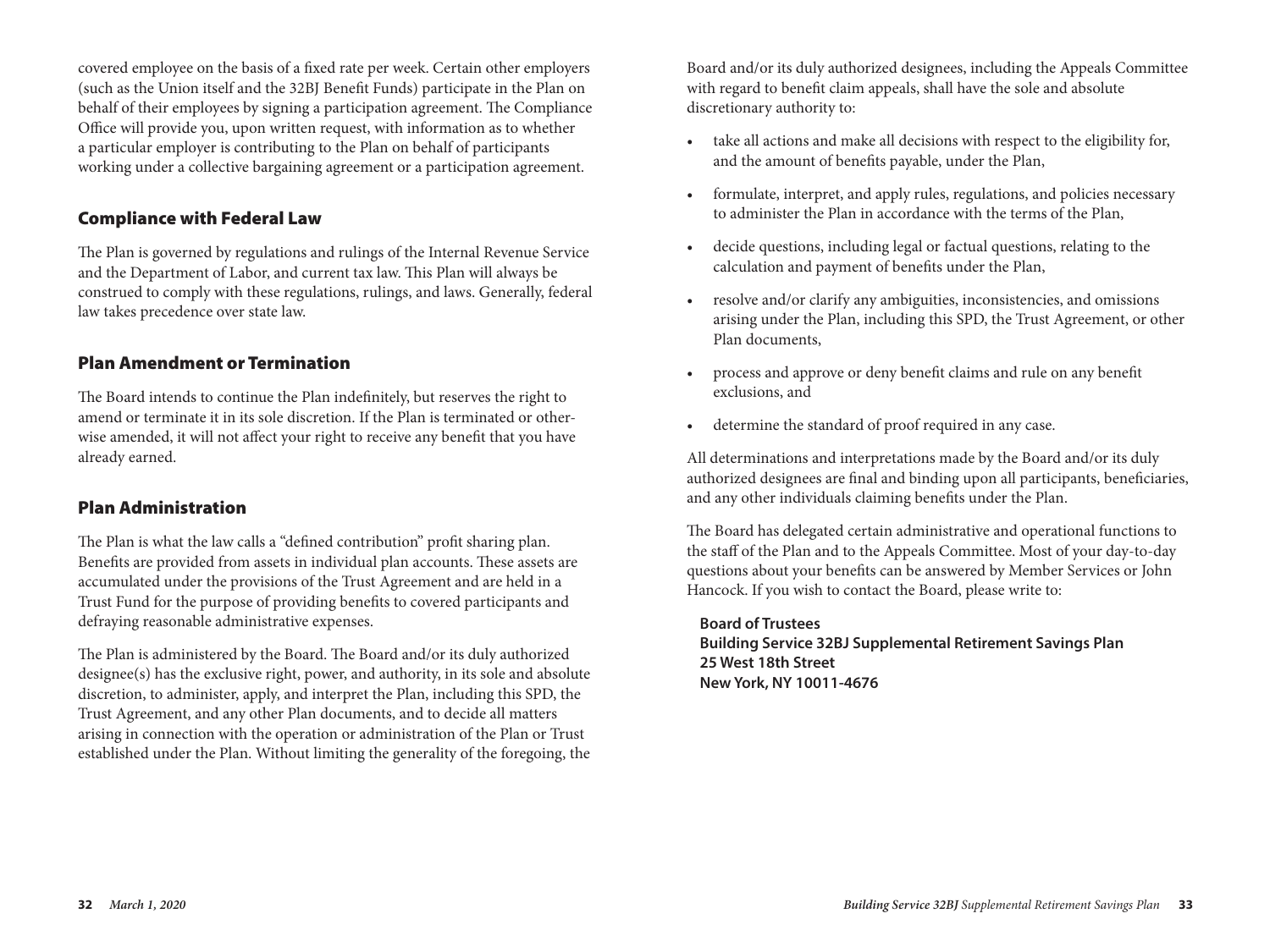## Statement of Rights under the Employee Retirement Income Security Act of 1974, as Amended

As a participant in the Building Service 32BJ Supplemental Retirement Savings Plan, you are entitled to certain rights and protections under the Employee Retirement Income Security Act of 1974 ("ERISA"). ERISA provides that all Plan participants shall be entitled to:

- Examine, without charge, at the Compliance Office, all documents governing the Plan, including collective bargaining agreements, participation agreements, and copies of the latest annual report (Form 5500 series) filed by the Plan with the U.S. Department of Labor and available at the Public Disclosure Room of the Employee Benefits Security Administration ("EBSA").
- Obtain, upon written request to the Compliance Office, copies of documents governing the operation of the Plan, including collective bargaining agreements, participation agreements, copies of the latest annual report (Form 5500 series), and an updated SPD.
- Receive a summary of the Plan's annual financial report. The Trustees are required by law to furnish each participant with a copy of this summary annual report.
- Obtain a statement telling you whether you have a right to receive a distribution from the plan at Normal Retirement Age (usually 65) and, if so, what your distribution would be at Normal Retirement Age if you stop working under the Plan now. If you do not have a right to a distribution, the statement will tell you what conditions would need to be satisfied before you had a right to receive a distribution. This statement must be requested in writing and is not required to be given more than once every 12 months. The Plan must provide the statement free of charge.

In addition to creating rights for Plan participants, ERISA imposes duties upon the people who are responsible for the operation of the Plan. The people who operate your plan, called "fiduciaries" of the Plan, have a duty to do so prudently and in the interest of you and other Plan participants and beneficiaries. No one, including your employer, your union, or any other person, may fire you or

otherwise discriminate against you in any way to prevent you from obtaining a pension benefit or exercising your rights under ERISA.

If your claim for a benefit is denied or ignored, in whole or in part, you have a right to know why this was done, to obtain copies of documents relating to the decision without charge, and to appeal any denial, all within certain time schedules.

Under ERISA, there are steps you can take to enforce the above rights. For instance, if you request a copy of Plan documents or the latest annual report from the Plan and do not receive them within 30 days, you may file suit in a federal court. In such a case, the court may require the Plan administrator to provide materials and pay you up to \$110 a day until you receive the materials, unless the materials were not sent because of reasons beyond the control of the Plan administrator.

If you have a claim for benefits that is denied or ignored, in whole or in part, you may file suit in a state or federal court. In addition, if you disagree with the Plan's decision, or lack thereof, concerning the qualified status of a domestic relations order, you may file suit in federal court. You may not file a lawsuit – either to review a claim denial or a ruling on a QDRO – until you have followed the appeal procedures described on pages 27–29. If it should happen that Plan fiduciaries misuse the Plan's money, or if you are discriminated against for asserting your rights, you may seek assistance from the U.S. Department of Labor, or you may file suit in federal court. The court will decide who should pay court costs and legal fees. If you are successful, the court may order the person you have sued to pay these costs and fees. If you lose, the court may order you to pay these costs and fees; for example, if it finds your claim is frivolous.

If you have any questions about your Plan, you should contact the Plan administrator. If you have any questions about this statement or about your rights under ERISA, or if you need assistance in obtaining documents from the Plan administrator, you should contact the nearest office of EBSA, U.S. Department of Labor, listed in your telephone directory, or the:

**Division of Technical Assistance and Inquiries Employee Benefits Security Administration (EBSA) U.S. Department of Labor 200 Constitution Avenue N.W. Washington, DC 20210**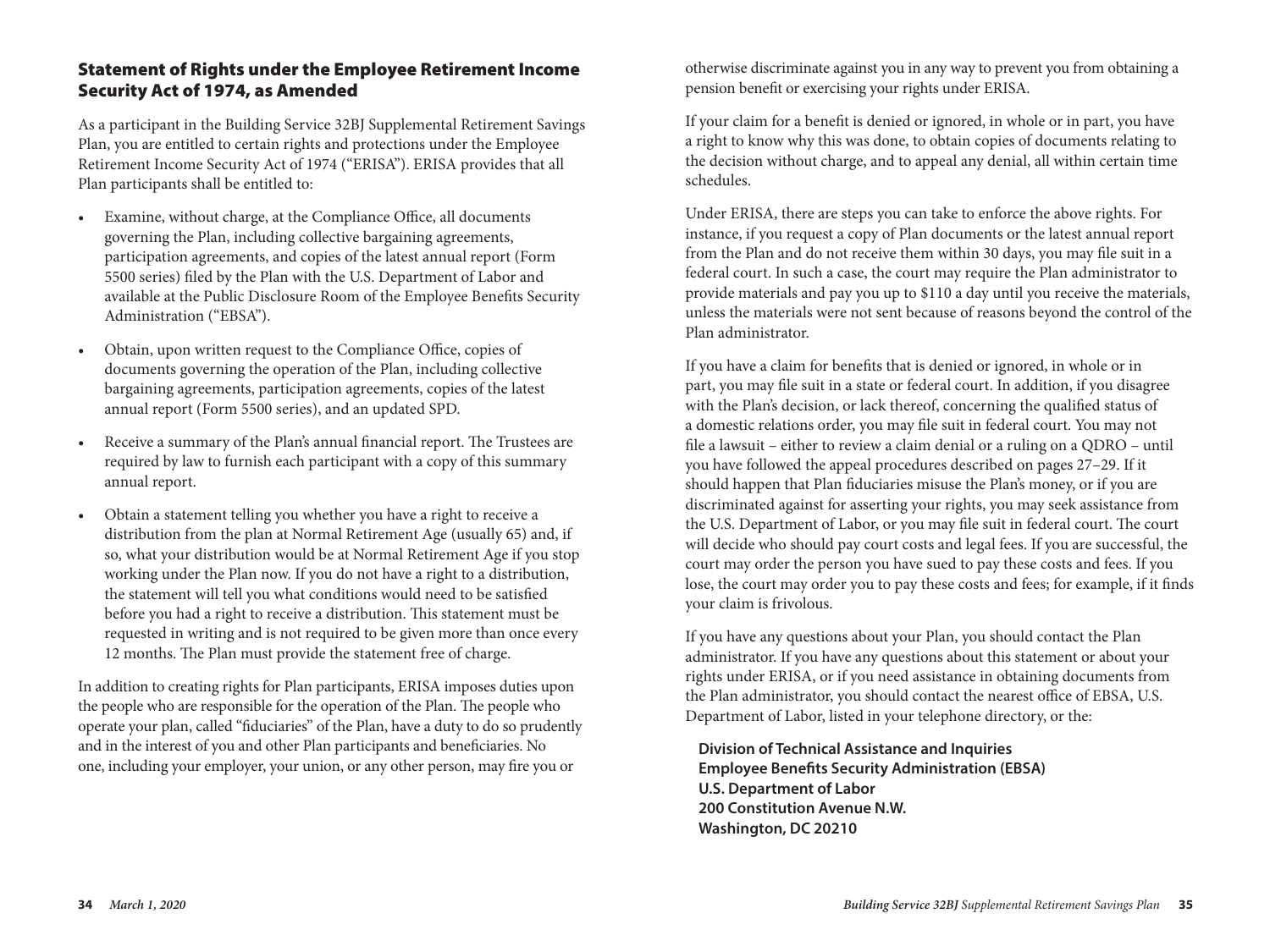You may also obtain certain publications about your rights and responsibilities **Translation Notice** under ERISA by calling the publications hotline of EBSA or by visiting the Department of Labor's website: http://www.dol.gov or call their toll free number at  $1-866-444-3272$ .

#### Plan Facts Building Service 32BJ Supplemental Retirement Savings Plan

Plan Name: Building Service 32BJ Supplemental **Retirement Savings Plan Employer Identification Number: 13-3507075 Plan Number: 001 Plan Year: July 1 – June 30** rian rear. <sub>July T</sub> – Julie 30<br>Type of Plan: Defined Contribution Profit Sharing Plan New York, NY 10011-4676 Type of Plan: Defined Contribution Profit Sharing Plan

## Plan Sponsor and Administrator

The Plan is administered by a joint Board of Trustees consisting of Union Trustees and Employer Trustees. The Board may be contacted at: Il dolces and Employer Trastées. The Doard may be contacted al.

**Board of Trustees Building Service 32BJ Supplemental Retirement Savings Plan <b>Riniejsza bronz**ura zawiera opis. W języku angielskim praw i świadczeń w ramach praw i **25 West 18th Street** 32BJ Supplemental Retiremental Retiremental Retiremental Retiremental Retiremental Retiremental Retiremental Retiremental Retiremental Retiremental Retiremental Retiremental Retiremental Retiremental **New York, NY 10011-4676** CENTRUM OBSŁUGI CZŁONKÓW POD NUMEREM TELEFONU 1-800-551-3225 LUB pisamnie na adresse na adresse na adresse na

#### Agent for Service of Legal Process r **Legai Proce**

The Board of Trustees has been designated as the agent for the service of legal process. Legal process may be served at the Compliance Office or on the individual Trustees. The Board of Trustees has been designated as the agent for the service

# **Contact Information \_ Member Services**

For information about Building Service 32BJ Supplemental Retirement Savings Plan, call Member Services at 1-800-551-3225, log on to www.32bjfunds.org or write to Member Services at:

**Member Services Building Service 32BJ Supplemental Retirement Savings Plan 25 West 18th Street New York, NY 10011-4676**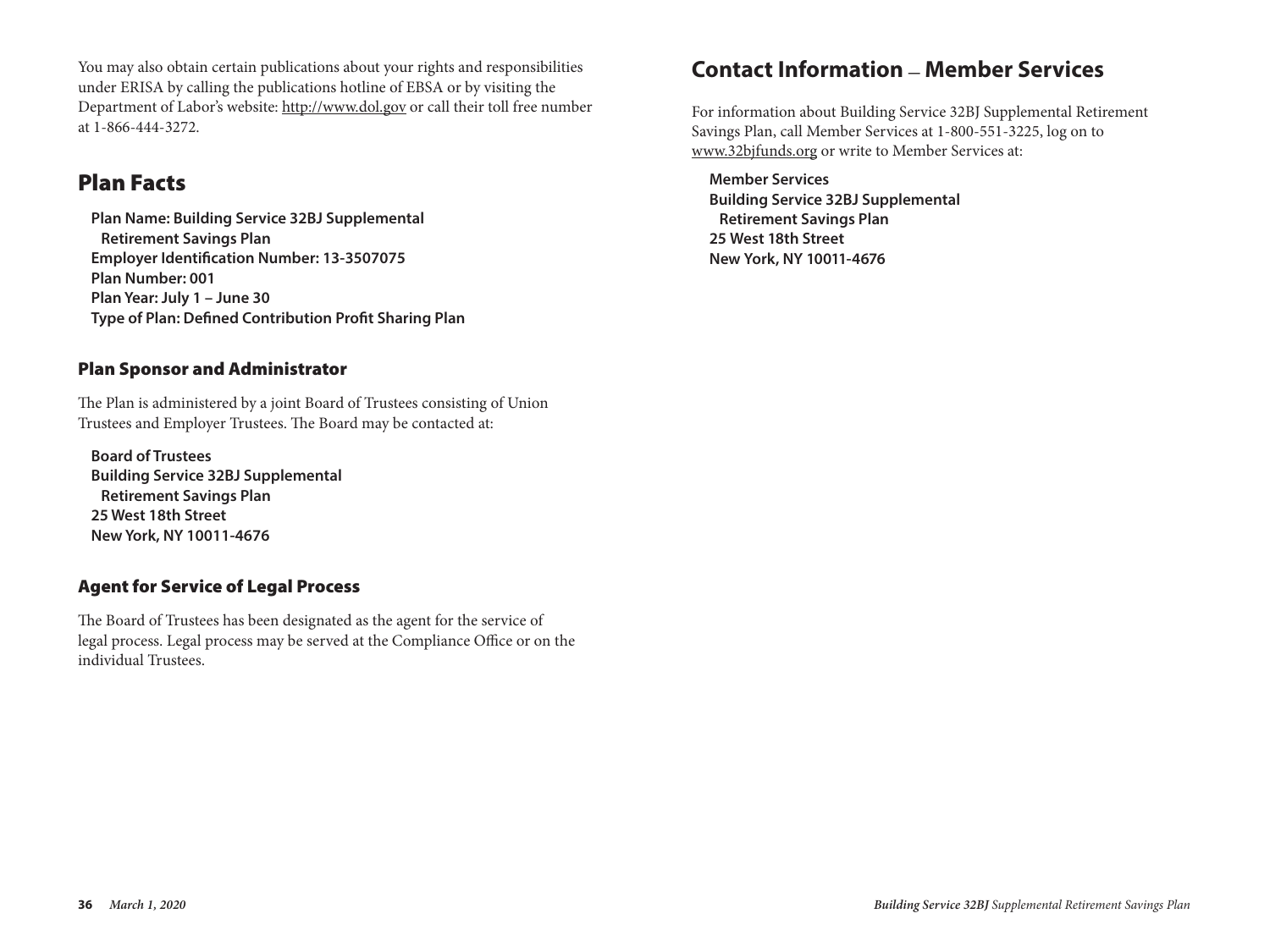**Building Service 32BJ Supplemental Retirement Savings Plan 25 West 18th Street, New York, New York 10011-4676 Telephone 1-800-551-3225 www.32bjfunds.org**